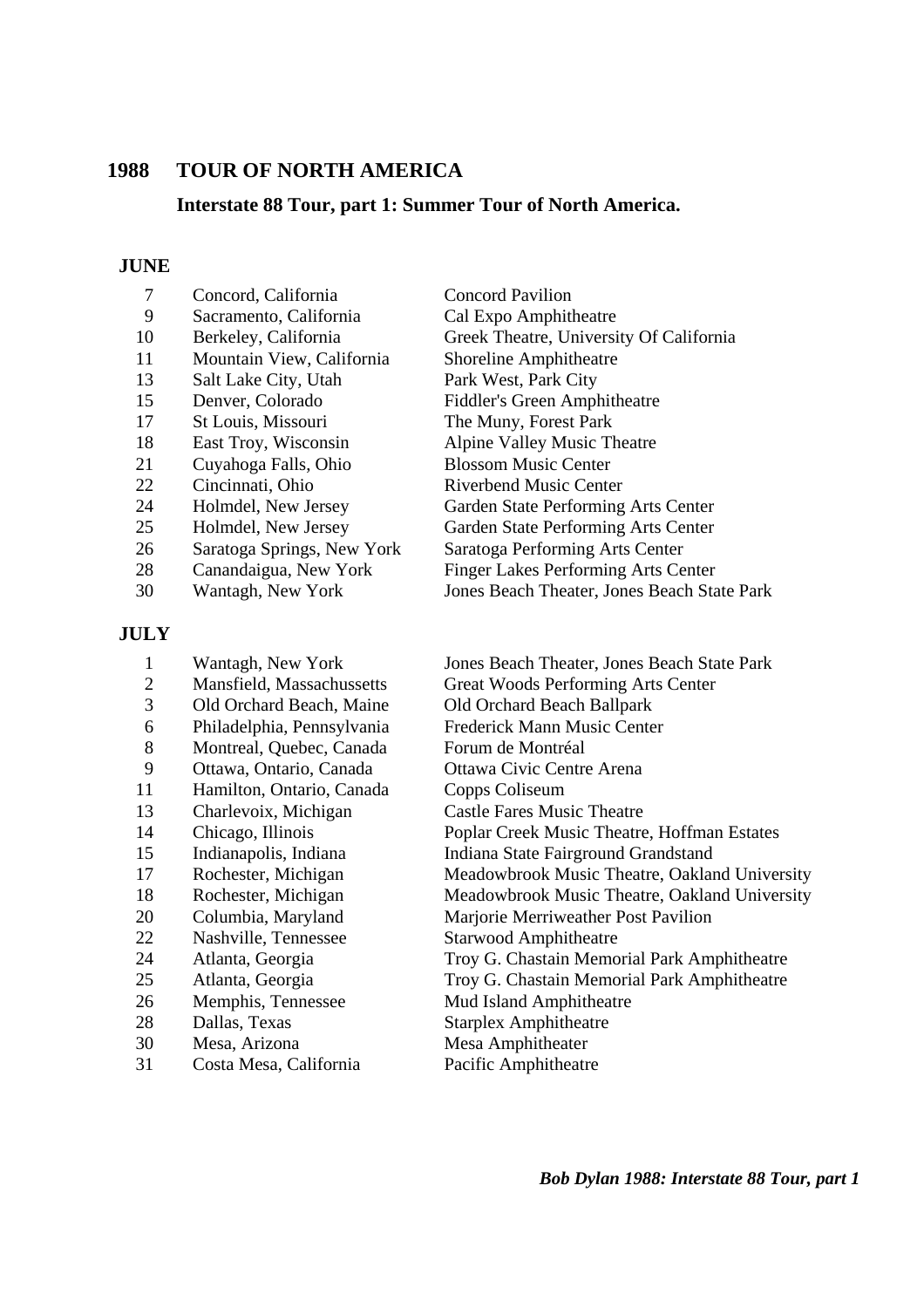#### **AUGUST**

- 2 Los Angeles, California Greek Theatre, Hollywood
- 3 Los Angeles, California Greek Theatre, Hollywood
- 
- 
- 

4 Los Angeles, California Greek Theatre, Hollywood<br>6 Carlsbad, California Sammis Pavilion, Batiquito 6 Carlsbad, California Sammis Pavilion, Batiquitos Lagoon Santa Barbara County Bowl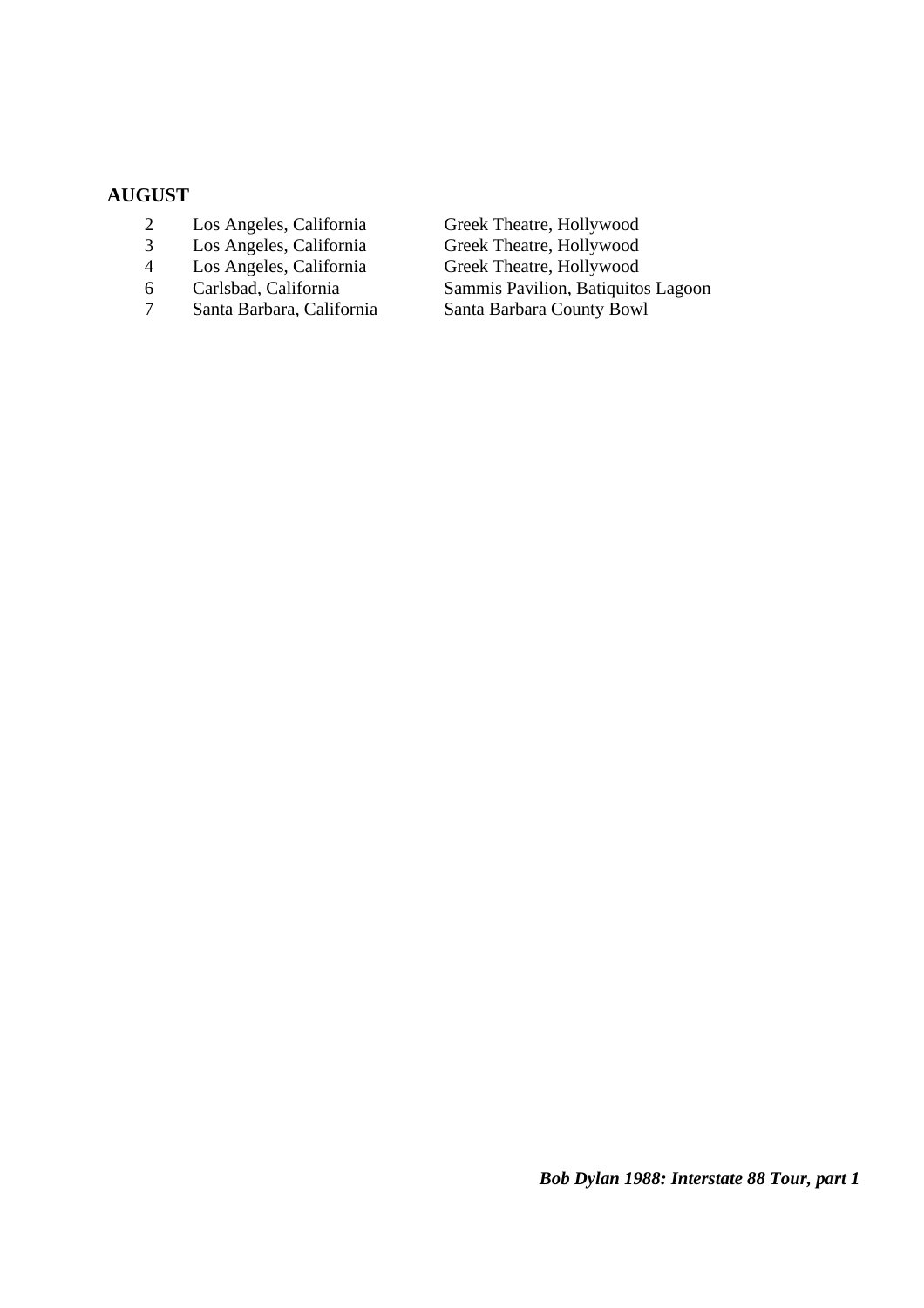# **9100 Concord Pavilion Concord, California 7 June 1988**

- *1. Subterranean Homesick Blues*
- *2. Absolutely Sweet Marie*
- *3. Masters Of War*
- *4. You're A Big Girl Now*
- *5. Gotta Serve Somebody*
- *6. In The Garden*
- *7. Man Of Constant Sorrow* (trad. arr. by Bob Dylan)
- *8. Lakes Of Pontchartrain* (trad.)
- *9. Boots Of Spanish Leather*
- *10. Driftin' Too Far From Shore*
- *11. Gates Of Eden*
- *12. Like A Rolling Stone*  ÷,
- *13. Maggie's Farm*

First concert of The Never-Ending Tour. First concert of the Interstate 88 Tour, part 1: Summer Tour of North America.

First concert with the first Never-Ending Tour Band: Bob Dylan (vocal & guitar), G. E. Smith (guitar), Kenny Aaronson (bass), Christopher Parker (drums).

7-9 Bob Dylan (vocal & guitar), G.E. Smith (guitar).

1 G.E. Smith (backup vocal)

1-6 and 10-13 Neil Young (guitar).

*Notes.* 

1, 2, 8, 10 live debuts.

7 first live performance since 1961.

11 first electric version ever.

#### *BobTalk:*

*Alright, thank you! We got Neil Young here playing tonight!* (after You're A Big Girl Now)

*Thank you! That's Neil Young on the guitar. Give him a hand!* (after Like A Rolling Stone)

*Oh, thank you people for being so nice!* (before Maggie's Farm)

Stereo audience recording, 70 minutes.

Session info updated 15 October 1993.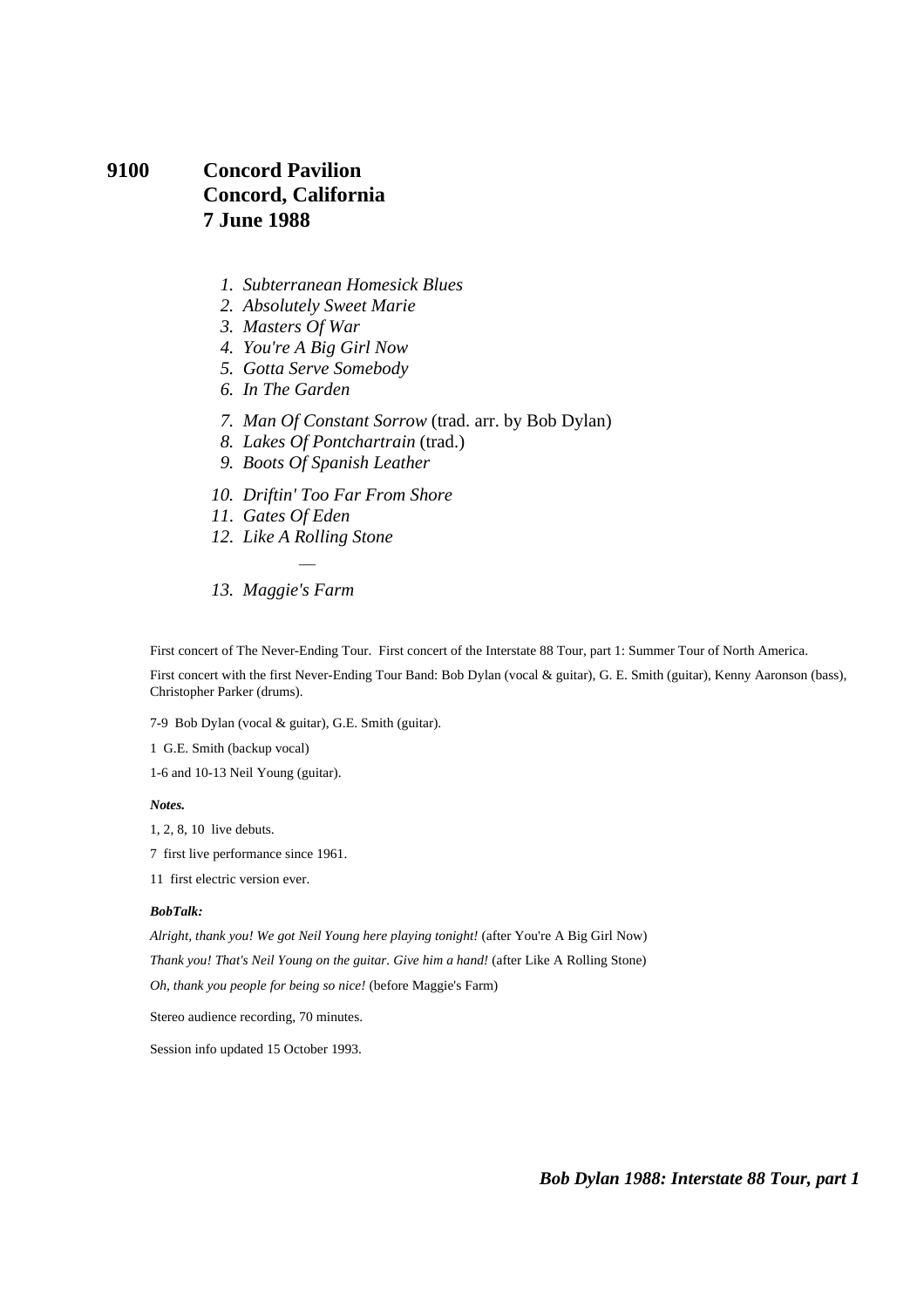# **9110 Cal Expo Amphitheatre Sacramento, California 9 June 1988**

- *1. Subterranean Homesick Blues*
- *2. It's All Over Now, Baby Blue*
- *3. The Man In Me*
- *4. Stuck Inside Of Mobile With The Memphis Blues Again*
- *5. I Shall Be Released*
- *6. Ballad Of A Thin Man*
- *7. Baby Let Me Follow You Down* (Eric von Schmidt)
- *8. Two Soldiers* (trad.)
- *9. Girl From The North Country*
- *10. Had A Dream About You, Baby*
- *11. Just Like A Woman*
- *12. Maggie's Farm*

Second concert of The Never-Ending Tour. Second concert of the Interstate 88 Tour, part 1: Summer Tour of North America.

Second concert with the first Never-Ending Tour Band: Bob Dylan (vocal & guitar), G. E. Smith (guitar), Kenny Aaronson (bass), Christopher Parker (drums).

7-9 Bob Dylan (vocal & guitar), G.E. Smith (guitar).

1 G.E. Smith (backup vocal)

*Notes.* 

8, 10 live debuts.

No encores!

10 new songs (83%) compared to previous concert. 10 new songs for this tour.

Stereo audience recording, 60 minutes.

Session info updated 15 October 1993.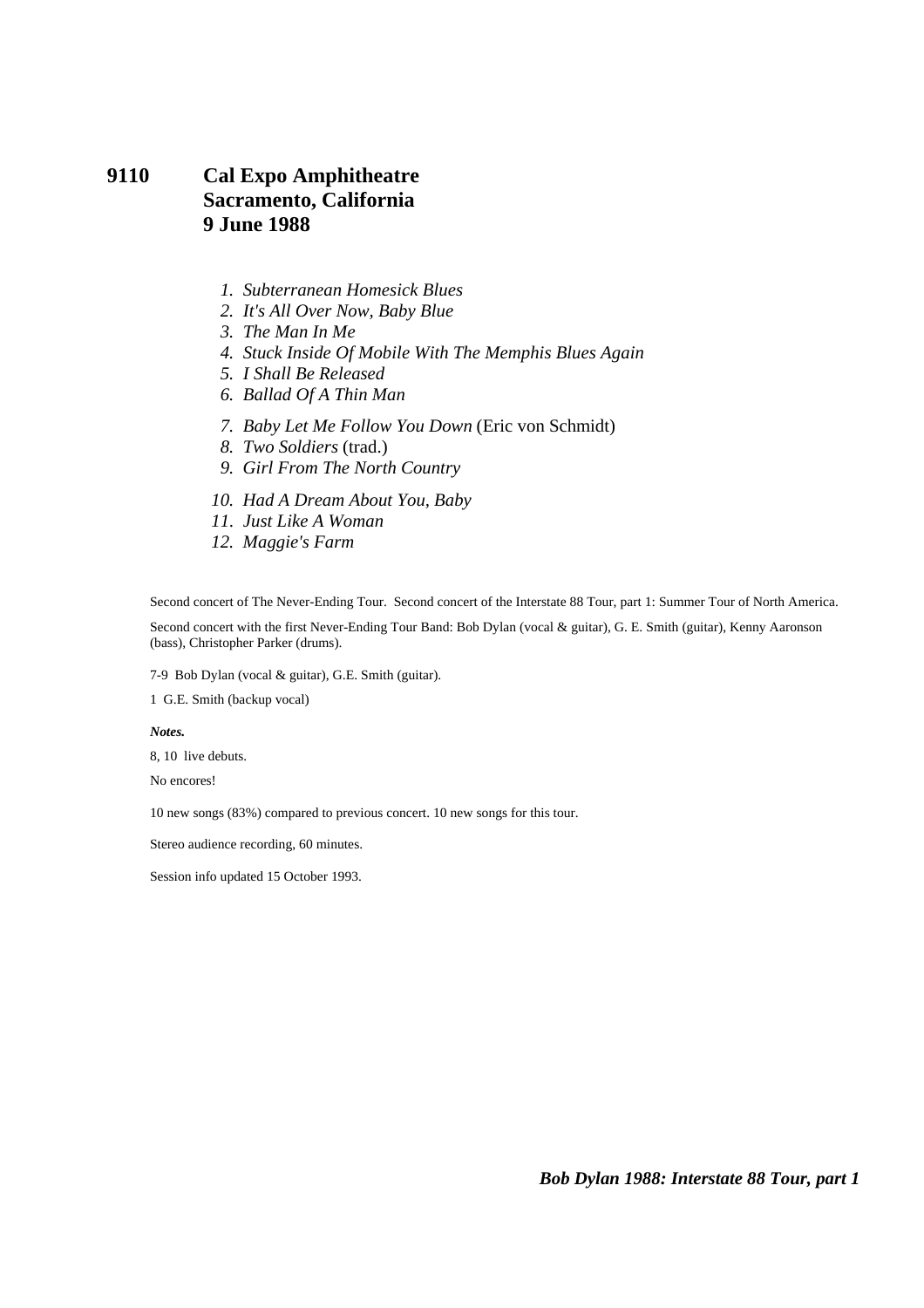#### **9120 Greek Theatre University Of California Berkeley, California 10 June 1988**

- *1. Subterranean Homesick Blues*
- *2. Joey* (Bob Dylan & Jacques Levy)
- *3. Absolutely Sweet Marie*
- *4. Watching The River Flow*
- *5. Tangled Up In Blue*
- *6. Masters Of War*
- *7. San Francisco Bay Blues* (Jesse Fuller)
- *8. Boots Of Spanish Leather*
- *9. Lakes Of Pontchartrain* (trad.)
- *10. The Times They Are A-Changin'*
- *11. It Takes A Lot To Laugh, It Takes A Train To Cry*
- *12. In The Garden*
- *13. Gates Of Eden*
- *14. Like A Rolling Stone*  e<br>H
- *15. Rank Strangers To Me* (A. Brumley)
- *16. Everybody's Movin'* (Glen Trout)
- *17. Maggie's Farm*

Third concert of The Never-Ending Tour. Third concert of the Interstate 88 Tour, part 1: Summer Tour of North America. Third concert with the first Never-Ending Tour Band: Bob Dylan (vocal & guitar), G. E. Smith (guitar), Kenny Aaronson (bass), Christopher Parker (drums).

7-10 and 15 Bob Dylan (vocal & guitar), G.E. Smith (guitar).

1 G.E. Smith (backup vocal)

11 Bob Dylan (harmonica).

11-14 and 16-17 Neil Young (guitar).

#### *BobTalk:*

*Thank you all, you're so very kind! We've got Neil Young playing with us tonight*. (after Like A Rolling Stone)

#### *Notes*

15, 16 live debuts. 7 first live performance since 1961. 15 new songs (88%) compared to previous concert. 8 new songs for this tour. Stereo audience recording, 90 minutes.

Session info updated 12 June 2013.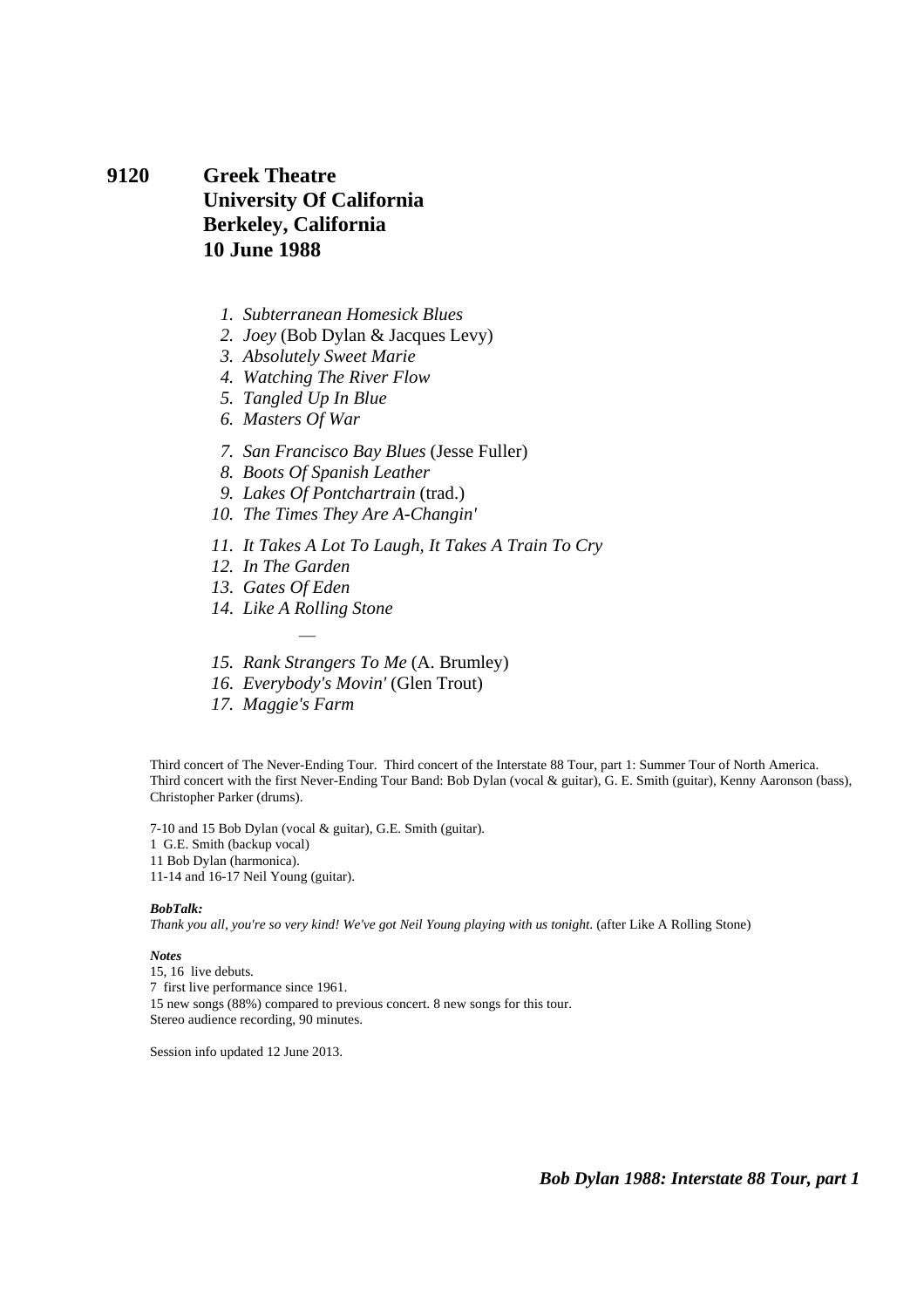# **9130 Shoreline Amphitheatre Mountain View, California 11 June 1988**

- *1. Subterranean Homesick Blues*
- *2. My Back Pages*
- *3. I'll Remember You*
- *4. Stuck Inside Of Mobile With The Memphis Blues Again*
- *5. Simple Twist Of Fate*
- *6. Driftin' Too Far From Shore*
- *7. Man Of Constant Sorrow* (trad. arr. Bob Dylan)
- *8. The Lonesome Death Of Hattie Carroll*
- *9. Blowin' In The Wind*
- *10. I Want You*
- *11. I Dreamed I Saw St. Augustine*
- *12. Shelter From The Storm*
- *13. Maggie's Farm*
- *14. It Ain't Me, Babe*
- *15. Like A Rolling Stone*

÷,

 *16. In The Garden* 

Concert # 4 of The Never-Ending Tour. Concert # 4 of the Interstate 88 Tour, part 1: Summer Tour of North America.

Concert # 4 with the first Never-Ending Tour Band: Bob Dylan (vocal & guitar), G. E. Smith (guitar), Kenny Aaronson (bass), Christopher Parker (drums).

7-9 and 14 Bob Dylan (vocal & guitar), G.E. Smith (guitar).

1, 6 G.E. Smith (backup vocal)

10-13 and 15-16 Neil Young (guitar).

#### *BobTalk:*

*Everything's all right?* (after My Back Pages)

*Thank you. I don't think that's an obscure song, do you? I got an obscure song?? I don't think so!* (after I'll Remember You).

*Everything's all right? Everything's OK?* (before I Want You)

12 new songs (75%) compared to previous concert. 9 new songs for this tour.

Stereo audience recording. 90 minutes

Session info updated 22 August 2000.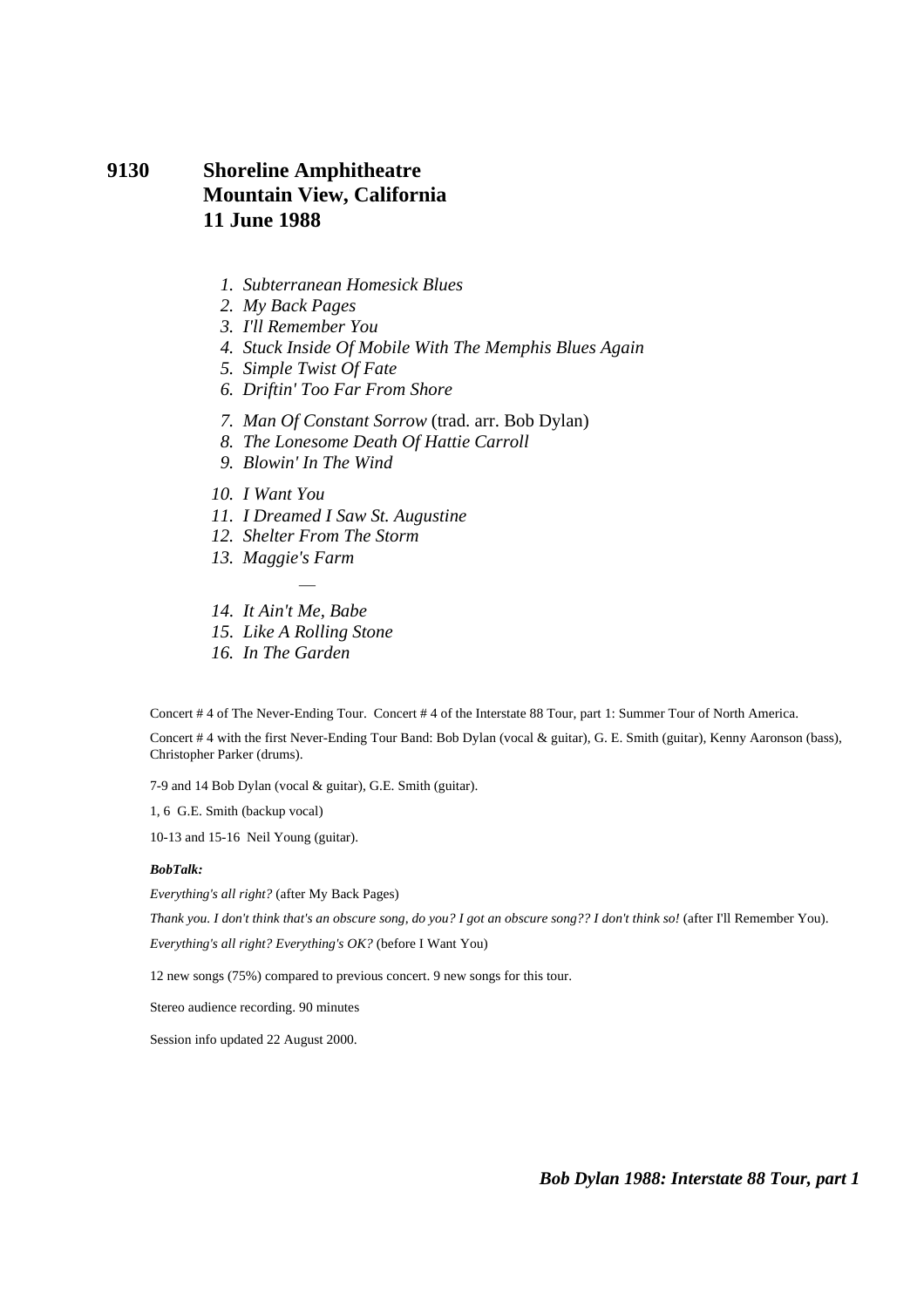**9140 Park West Park City Salt Lake City, Utah 13 June 1988** 

- *1. Subterranean Homesick Blues*
- *2. I'll Be Your Baby Tonight*
- *3. Tangled Up In Blue*
- *4. All Along The Watchtower*
- *5. It's All Over Now, Baby Blue*
- *6. Gotta Serve Somebody*
- *7. Boots Of Spanish Leather*
- *8. A Hard Rain's A-Gonna Fall*
- *9. Barbara Allen* (trad.)
- *10. Maggie's Farm*
- *11. Gates Of Eden*
- *12. License To Kill*
- *13. Stuck Inside Of Mobile With The Memphis Blues Again*
- ÷,  *14. Blowin' In The Wind*
- *15. Like A Rolling Stone*

Concert # 5 of The Never-Ending Tour. Concert # 5 of the Interstate 88 Tour, part 1: Summer Tour of North America.

Concert # 5 with the first Never-Ending Tour Band: Bob Dylan (vocal & guitar), G. E. Smith (guitar), Kenny Aaronson (bass), Christopher Parker (drums).

7-9 and 14 Bob Dylan (vocal & guitar), G.E. Smith (guitar).

#### *BobTalk:*

*OK! Everything's alright? Everything's OK?* (after I'll Be Your Baby Tonight)

10 new songs (66%) compared to previous concert. 5 new songs for this tour.

Stereo audience recording, 90 minutes.

Session info updated 15 October 1993.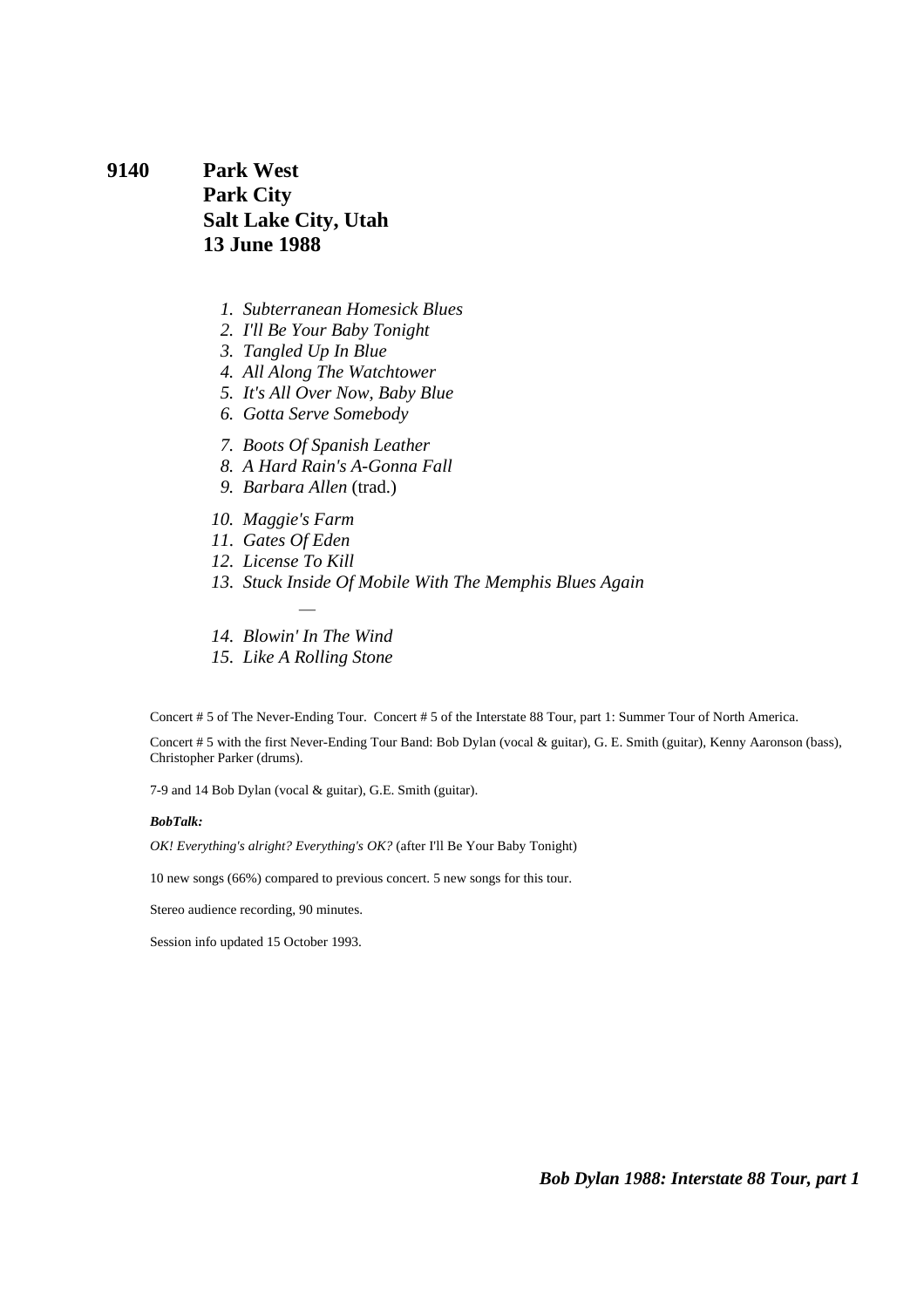# **9150 Fiddler's Green Amphitheatre Denver, Colorado 15 June 1988**

- *1. Subterranean Homesick Blues*
- *2. One More Cup Of Coffee (Valley Below)*
- *3. It's All Over Now, Baby Blue*
- *4. Stuck Inside Of Mobile With The Memphis Blues Again*
- *5. You're A Big Girl Now*
- *6. Ballad Of A Thin Man*
- *7. Mama, You Been On My Mind*
- *8. Eileen Aroon* (Carolin O'Daly, arr. Clancy Brothers and Tommy Makem)
- *9. Don't Think Twice, It's All Right*
- *10. Just Like A Woman*
- *11. Seeing The Real You At Last*
- *12. Simple Twist Of Fate*
- *13. Like A Rolling Stone*  e<br>T
- *14. A Hard Rain's A-Gonna Fall*
- *15. Maggie's Farm*

Concert # 6 of The Never-Ending Tour. Concert # 6 of the Interstate 88 Tour, part 1: Summer Tour of North America.

Concert # 6 with the first Never-Ending Tour Band: Bob Dylan (vocal & guitar), G. E. Smith (guitar), Kenny Aaronson (bass), Christopher Parker (drums).

7-9 and 14 Bob Dylan (vocal & guitar), G.E. Smith (guitar).

*Notes.* 

- 2 first performance since 1978.
- 7 first performance since 1975.
- 8 live debut.

#### *BobTalk:*

*Everything's OK? Yeah... I guess so.* (after Stuck Inside Of Mobile With The Memphis Blues Again)

9 new songs (60%) compared to previous concert. 5 new songs for this tour.

Stereo audience recording, 85 minutes.

Session info updated 6 September 2013.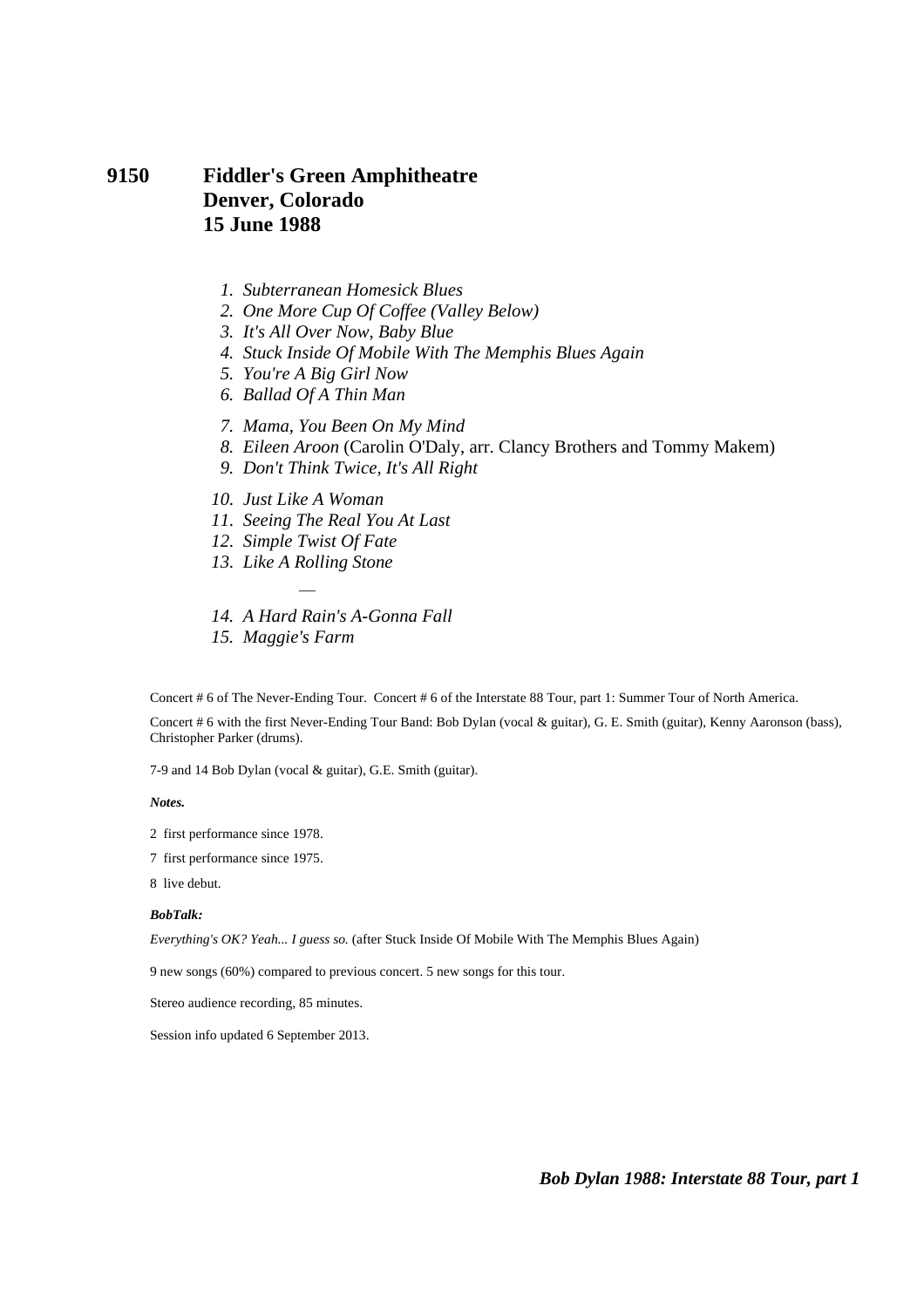**9160 The Muny Forest Park St. Louis, Missouri 17 June 1988** 

- *1. Subterranean Homesick Blues*
- *2. I Want You*
- *3. The Man In Me*
- *4. My Back Pages*
- *5. John Brown*
- *6. In The Garden*
- *7. Lakes Of Pontchartrain* (trad.)
- *8. The Times They Are A-Changin'*
- *9. Boots Of Spanish Leather*
- *10. Eileen Aroon* (Carolin O'Daly, arr. Clancy Brothers and Tommy Makem)
- *11. Highway 61 Revisited*
- *12. I Shall Be Released*
- *13. Masters Of War*
- *14. Simple Twist Of Fate*
- *15. Like A Rolling Stone*  ÷,
- *16. Mama, You Been On My Mind*
- *17. Blowin' In The Wind*
- *18. Nadine* (Chuck Berry)
- *19. All Along The Watchtower*

Concert # 7 of The Never-Ending Tour. Concert # 7 of the Interstate 88 Tour, part 1: Summer Tour of North America.

Concert # 7 with the first Never-Ending Tour Band: Bob Dylan (vocal & guitar), G. E. Smith (guitar), Kenny Aaronson (bass), Christopher Parker (drums).

7-10 and 16-17 Bob Dylan (vocal & guitar), G.E. Smith (guitar).

1 G. E. Smith (backup vocal).

11 G. E. Smith (electric slide guitar).

#### *BobTalk:*

*Thank you! Sometimes I feel that I should be down there. You should be up here!* (after Highway 61 Revisited)

*Thank you! We're gonna play this as a request tonight. Somebody asked us to play it, and we're gonna play it.* (before Nadine).

14 new songs (73%) compared to previous concert. 3 new songs for this tour.

Stereo audience recording, 95 mnutes.

Session info updated 6 September 2013.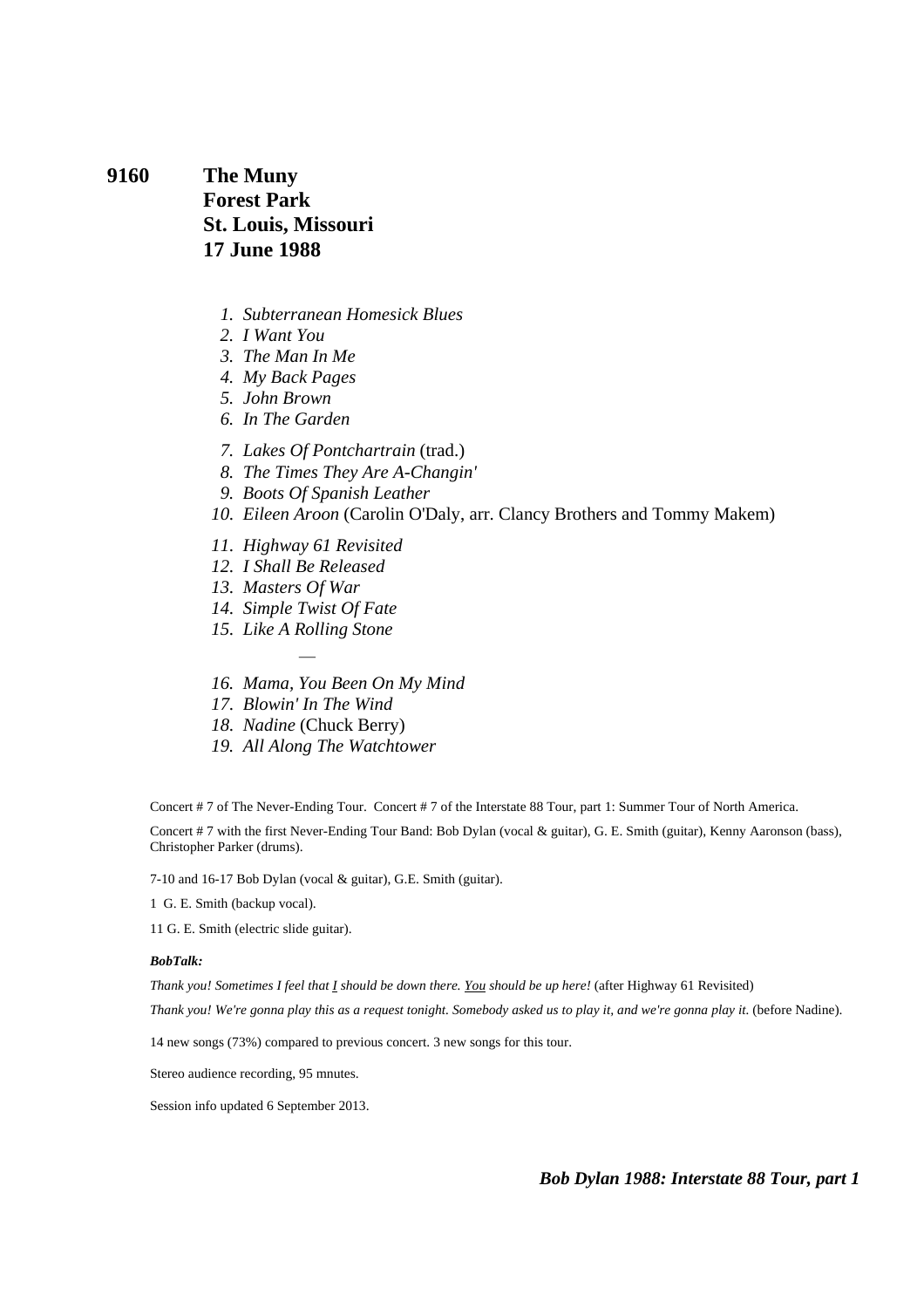## **9170 Alpine Valley Music Theatre East Troy, Wisconsin 18 June 1988**

- *1. Subterranean Homesick Blues*
- *2. You're A Big Girl Now*
- *3. The Ballad Of Frankie Lee And Judas Priest*
- *4. Maggie's Farm*
- *5. Gates Of Eden*
- *6. Stuck Inside Of Mobile With The Memphis Blues Again*
- *7. Mama, You Been On My Mind*
- *8. Ballad Of Hollis Brown*
- *9. Boots Of Spanish Leather*
- *10. Barbara Allen* (trad.)
- *11. Tangled Up In Blue*
- *12. Absolutely Sweet Marie*
- *13. I Shall Be Released*
- *14. Like A Rolling Stone*  e<br>T
- *15. It Ain't Me, Babe*
- *16. Blowin' In The Wind*
- *17. Gotta Serve Somebody*
- *18. All Along The Watchtower*

Concert # 8 of The Never-Ending Tour. Concert # 8 of the Interstate 88 Tour, part 1: Summer Tour of North America.

Concert # 8 with the first Never-Ending Tour Band: Bob Dylan (vocal & guitar), G. E. Smith (guitar), Kenny Aaronson (bass), Christopher Parker (drums).

7-10 and 15-16 Bob Dylan (vocal & guitar), G.E. Smith (guitar).

1 G.E. Smith (backup vocal).

*Notes.* 

- 3 first of three 1988 performances.
- 8 only 1988 performance.
- 11 new songs (61%) compared to previous concert. 2 new songs for this tour.

Stereo audience recording, 90 minutes

Session info updated 1 February 1994.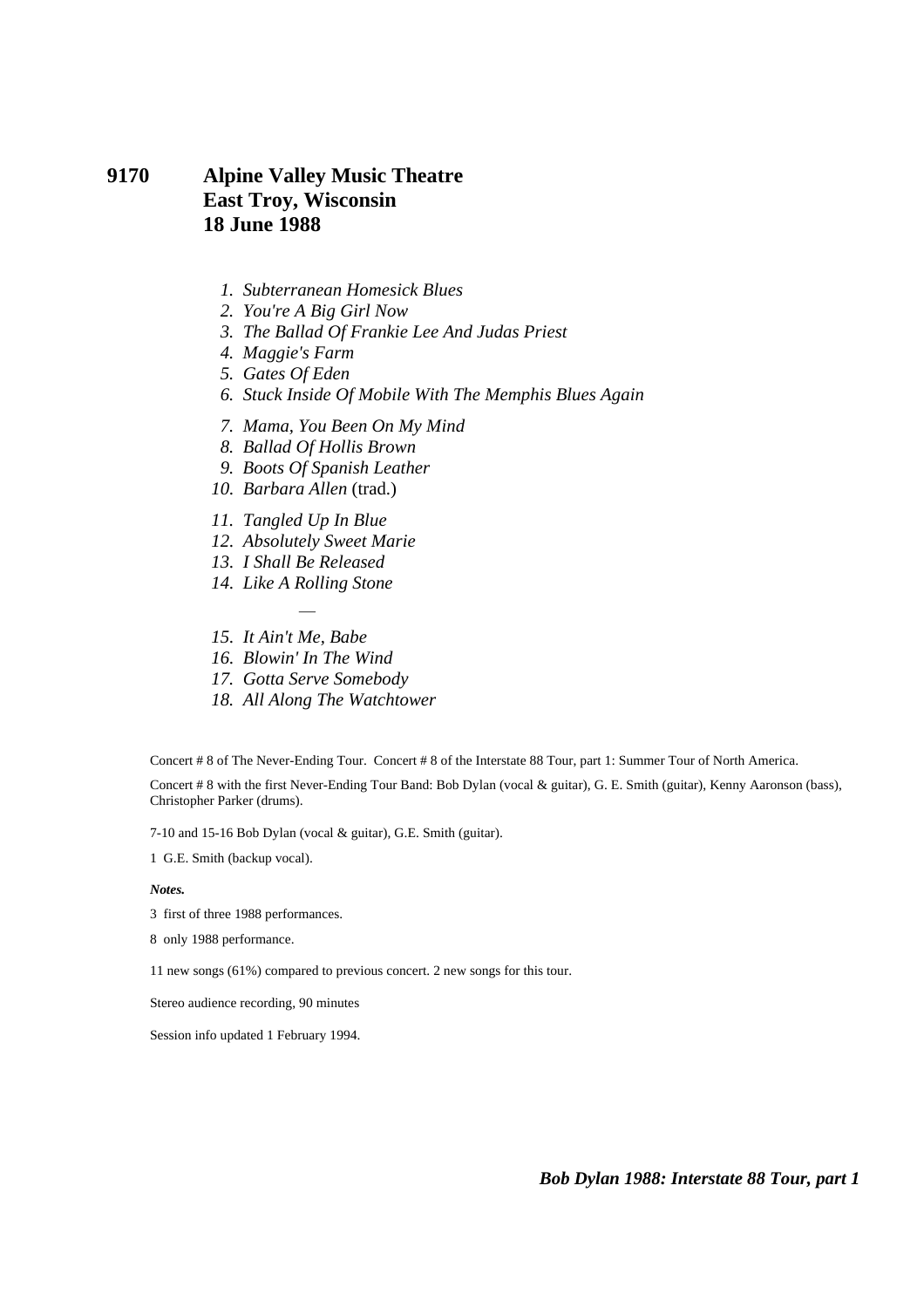# **9180 Blossom Music Center Cuyahoga Falls, Ohio 21 June 1988**

- *1. Subterranean Homesick Blues*
- *2. Simple Twist Of Fate*
- *3. Gotta Serve Somebody*
- *4. You're A Big Girl Now*
- *5. Tangled Up In Blue*
- *6. The Times They Are A-Changin'*
- *7. Two Soldiers* (trad.)
- *8. A Hard Rain's A-Gonna Fall*
- *9. Boots Of Spanish Leather*
- *10. Silvio* (Bob Dylan & Robert Hunter)
- *11. The Man In Me*
- *12. Stuck Inside Of Mobile With The Memphis Blues Again*
- ÷,  *13. Blowin' In The Wind*
- *14. Across The Borderline* (Ry Cooder/John Hiatt/Jim Dickinson)
- *15. Maggie's Farm*

Concert # 9 of The Never-Ending Tour. Concert # 9 of the Interstate 88 Tour, part 1: Summer Tour of North America.

Concert # 9 with the first Never-Ending Tour Band: Bob Dylan (vocal & guitar), G. E. Smith (guitar), Kenny Aaronson (bass), Christopher Parker (drums).

6-9 and 13 Bob Dylan (vocal & guitar), G.E. Smith (guitar).

10 G.E. Smith (backup vocal).

7 new songs (46%) compared to previous concert. 2 new songs for this tour.

Stereo audience recording, 80 minutes.

Session info updated 15 October 1993.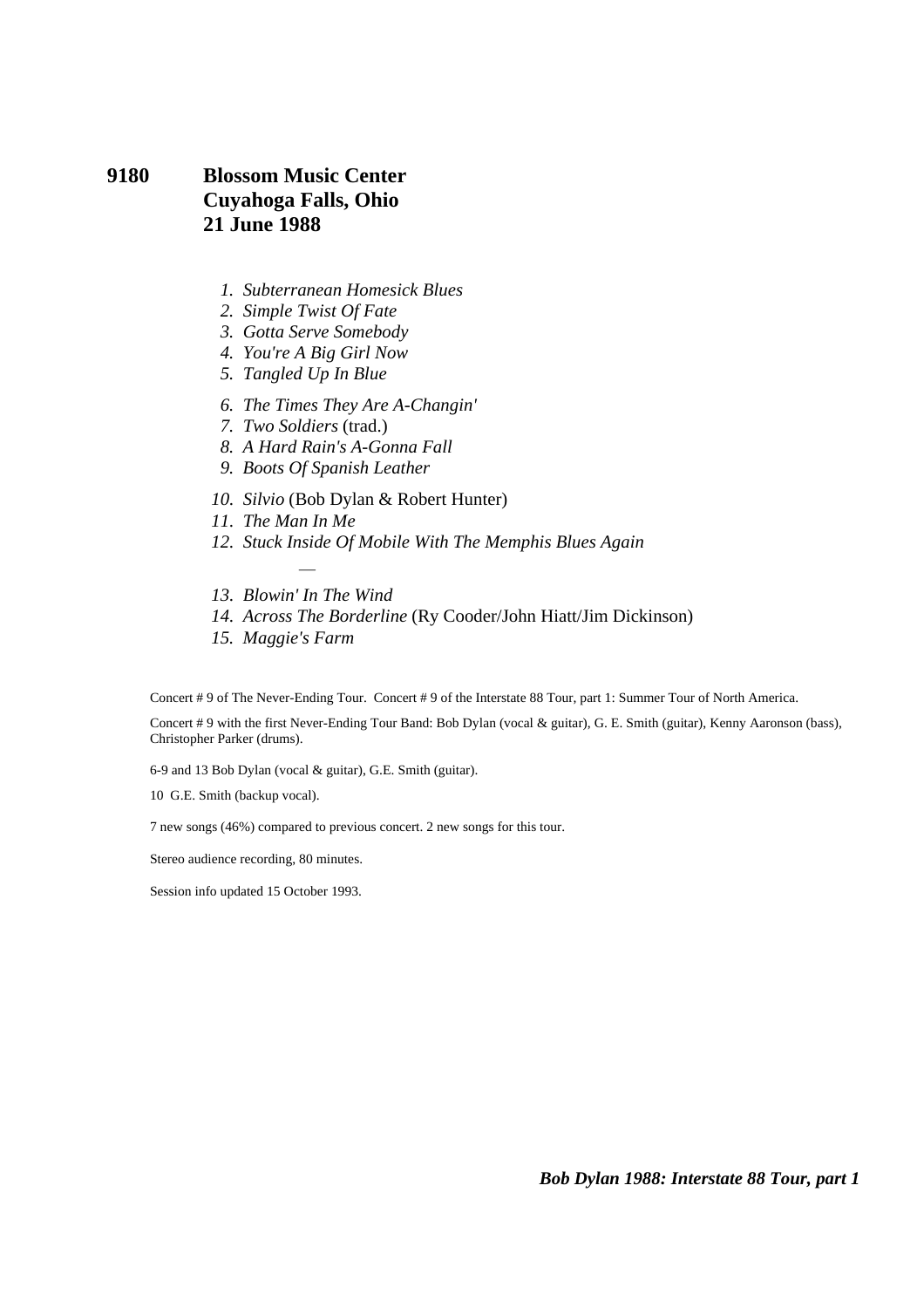# **9190 Riverbend Music Center Cincinnati, Ohio 22 June 1988**

- *1. Subterranean Homesick Blues*
- *2. Ballad Of A Thin Man*
- *3. Silvio* (Bob Dylan & Robert Hunter)
- *4. My Back Pages*
- *5. Clean-Cut Kid*
- *6. All Along The Watchtower*
- *7. Wild Mountain Thyme* (trad.)
- *8. The Lonesome Death Of Hattie Carroll*
- *9. Barbara Allen* (trad.)
- *10. I'll Be Your Baby Tonight*
- *11. You're A Big Girl Now*

÷,

- *12. Stuck Inside Of Mobile With The Memphis Blues Again*
- *13. It Ain't Me, Babe*
- *14. Like A Rolling Stone*

Concert # 10 of The Never-Ending Tour. Concert # 10 of the Interstate 88 Tour, part 1: Summer Tour of North America.

Concert # 10 with the first Never-Ending Tour Band: Bob Dylan (vocal & guitar), G. E. Smith (guitar), Kenny Aaronson (bass), Christopher Parker (drums).

7-9 and 13 Bob Dylan (vocal & guitar), G.E. Smith (guitar).

1, 3 G.E. Smith (backup vocal).

*Note.* 5 is the only 1988 performance

10 new songs (71%) compared to previous concert. 2 new songs for this tour.

Stereo audience recording, 70 minutes.

Session info updated 15 October 1993.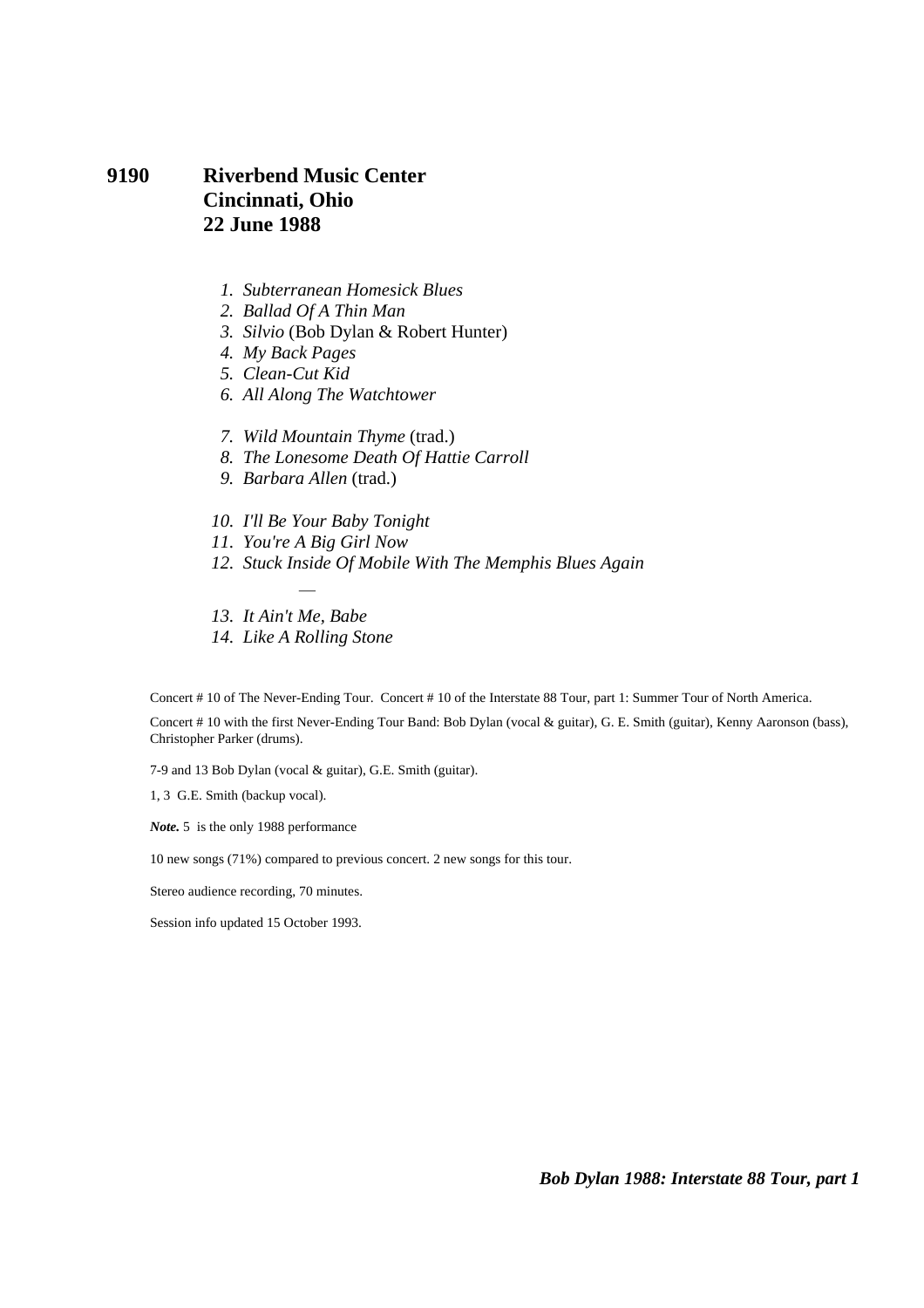# **9200 Garden State Performing Arts Center Holmdel, New Jersey 24 June 1988**

- *1. Subterranean Homesick Blues*
- *2. It's All Over Now, Baby Blue*
- *3. Masters Of War*
- *4. Simple Twist Of Fate*
- *5. Driftin' Too Far From Shore*
- *6. You're A Big Girl Now*
- *7. Lakes Of Pontchartrain* (trad.)
- *8. Boots Of Spanish Leather*
- *9. A Hard Rain's A-Gonna Fall*
- *10. Silvio* (Bob Dylan & Robert Hunter)
- *11. I Shall Be Released*
- *12. Like A Rolling Stone*  ÷,
- *13. The Times They Are A-Changin'*
- *14. Maggie's Farm*

Concert # 11 of The Never-Ending Tour. Concert # 11 of the Interstate 88 Tour, part 1: Summer Tour of North America.

Concert # 11 with the first Never-Ending Tour Band: Bob Dylan (vocal & guitar), G. E. Smith (guitar), Kenny Aaronson (bass), Christopher Parker (drums).

7-9 and 13 Bob Dylan (vocal & guitar), G.E. Smith (guitar).

5, 10 G.E. Smith back-up vocal.

#### *BobTalk:*

*Thank you! Everythings OK? Everythings OK?* (after The Times They Are A-Changin')

10 new songs (71%) compared to previous concert. No new songs for this tour.

Stereo audience recording, 75 minutes.

Session info updated 15 October 1993.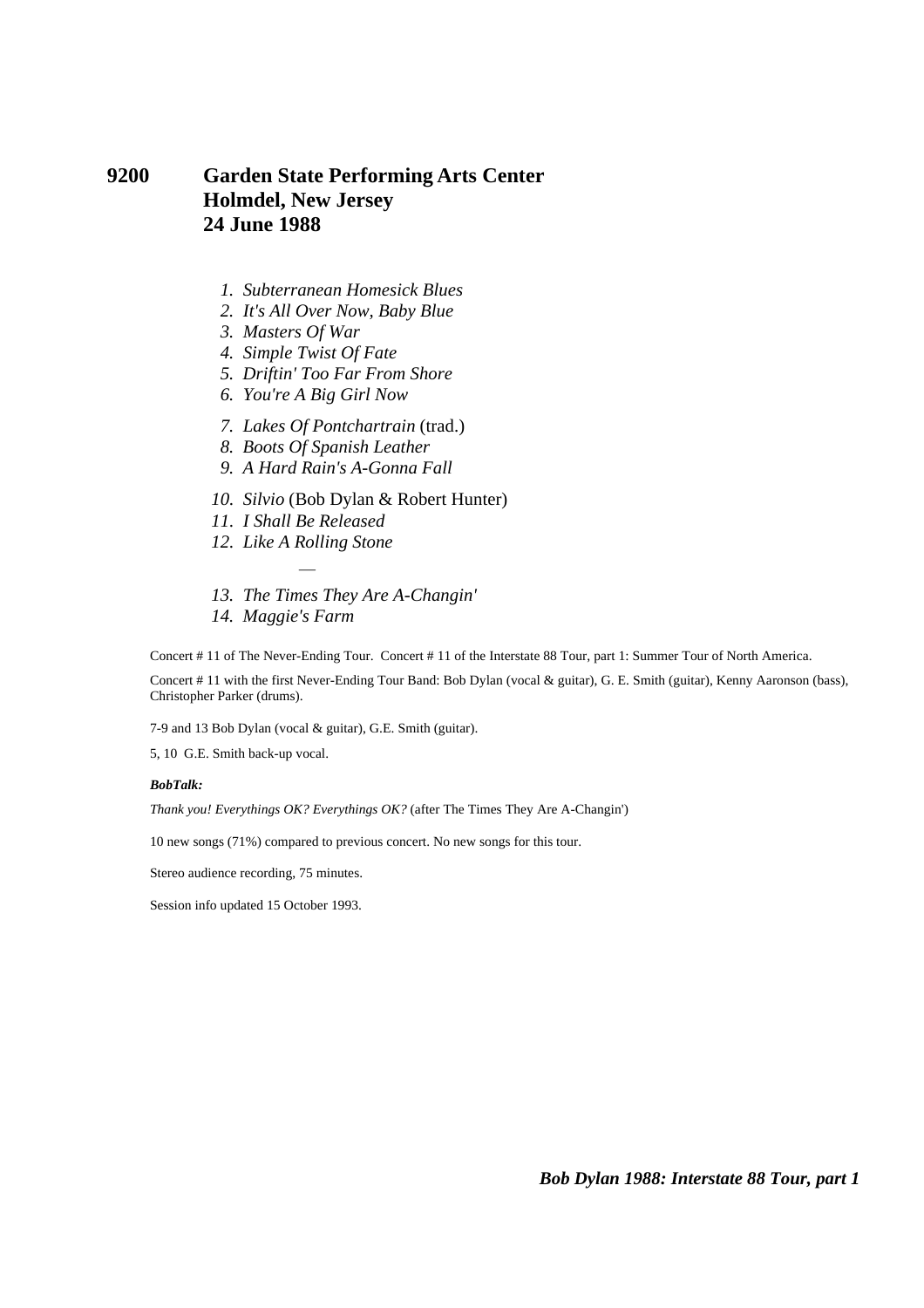## **9210 Garden State Performing Arts Center Holmdel, New Jersey 25 June 1988**

- *1. Subterranean Homesick Blues*
- *2. Gates Of Eden*
- *3. Ballad Of A Thin Man*
- *4. Tangled Up In Blue*
- *5. Simple Twist Of Fate*
- *6. Stuck Inside Of Mobile With The Memphis Blues Again*
- *7. Trail Of The Buffalo* (trad. arr. Woody Guthrie)
- *8. The Lonesome Death Of Hattie Carroll*
- *9. Boots Of Spanish Leather*
- *10. Silvio* (Bob Dylan & Robert Hunter)
- *11. Joey* (Bob Dylan & Jacques Levy)
- *12. Like A Rolling Stone*
- ÷,  *13. Blowin' In The Wind*
- *14. All Along The Watchtower*

Concert # 12 of The Never-Ending Tour. Concert # 12 of the Interstate 88 Tour, part 1: Summer Tour of North America.

Concert # 12 with the first Never-Ending Tour Band: Bob Dylan (vocal & guitar), G. E. Smith (guitar), Kenny Aaronson (bass), Christopher Parker (drums).

7-9 and 13 Bob Dylan (vocal & guitar), G.E. Smith (guitar).

10, 11 G.E. Smith back-up vocal.

*Note* 7 first performance since 1967, since The Basement Tapes sessions.

9 new songs (64%) compared to previous concert. 1 new song for this tour.

Stereo audience recording, 85 minutes.

Session info updated 1 February 1994.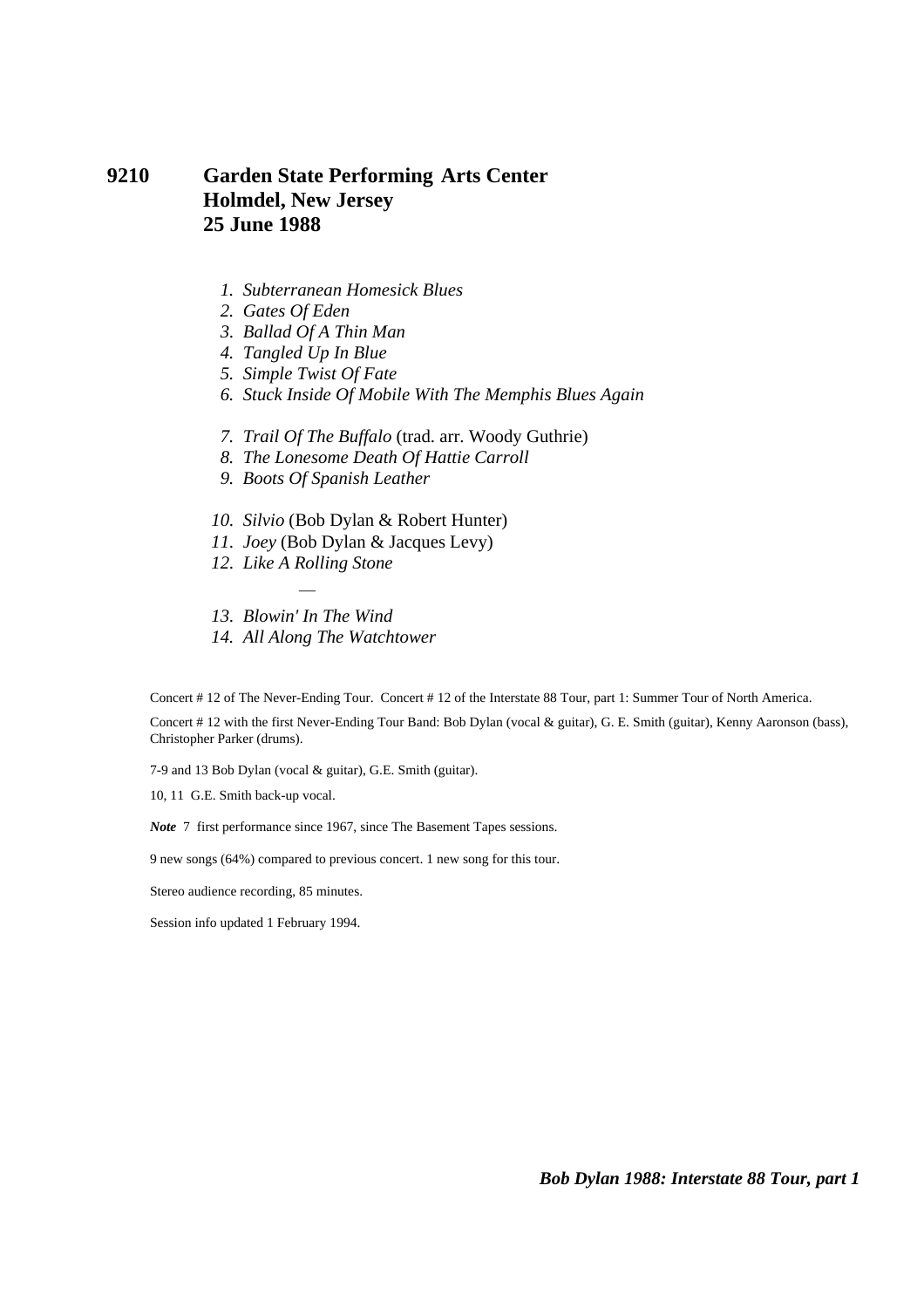## **9220 Saratoga Performing Arts Center Saratoga Springs, New York 26 June 1988**

- *1. Subterranean Homesick Blues*
- *2. I Shall Be Released*
- *3. My Back Pages*
- *4. Watching The River Flow*
- *5. I'll Remember You*
- *6. Highway 61 Revisited*
- *7. Girl From The North Country*
- *8. Two Soldiers* (trad.)
- *9. It Ain't Me, Babe*
- *10. Driftin' Too Far From Shore*
- *11. Silvio* (Bob Dylan & Robert Hunter)
- *12. All Along The Watchtower*
- *13. Tomorrow Is A Long Time*
- *14. Maggie's Farm*
- *15. The Times They Are A-Changin'*
- *16. Like A Rolling Stone*

÷,

Concert # 13 of The Never-Ending Tour. Concert # 13 of the Interstate 88 Tour, part 1: Summer Tour of North America.

Concert # 13 with the first Never-Ending Tour Band: Bob Dylan (vocal & guitar), G. E. Smith (guitar), Kenny Aaronson (bass), Christopher Parker (drums).

7-9 and 13 Bob Dylan (vocal & guitar), G.E. Smith (guitar).

10, 11 G.E. Smith (back-up vocal).

6 G.E. Smith (electric slide guitar).

*Note:* The only *Tomorrow Is A Long Time* during 1988!

12 new songs (75%) compared to previous concert. 1 new song for this tour.

Stereo audience recording, 75 minutes.

Session info updated 1 February 1994.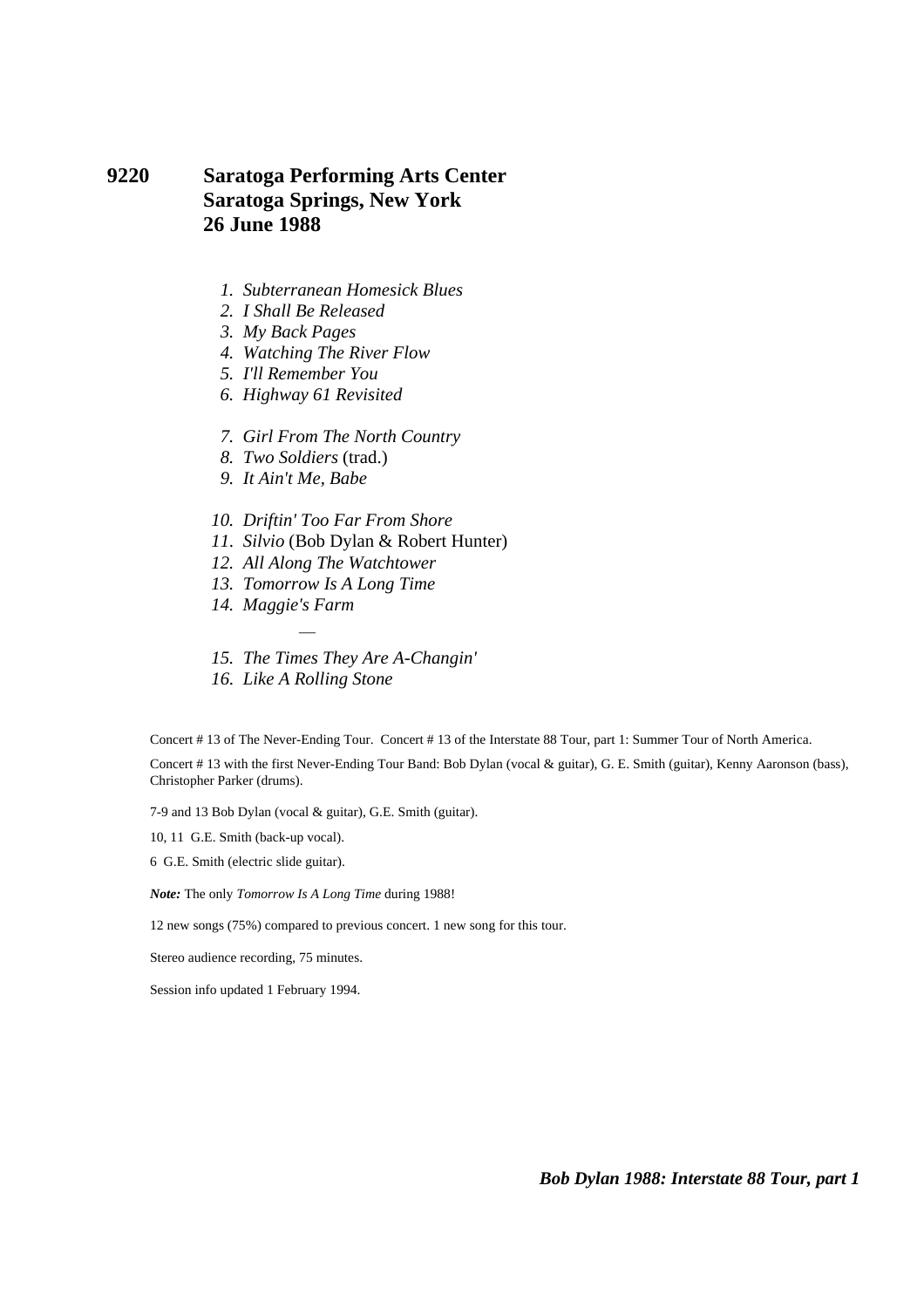### **9230 Finger Lakes Performing Arts Center Canandaigua, New York 28 June 1988**

- *1. Subterranean Homesick Blues*
- *2. I Want You*
- *3. Stuck Inside Of Mobile With The Memphis Blues Again*
- *4. You're A Big Girl Now*
- *5. Maggie's Farm*
- *6. Shelter From The Storm*
- *7. Give My Love To Rose* (Johnny Cash)
- *8. A Hard Rain's A-Gonna Fall*
- *9. San Francisco Bay Blues* (Jesse Fuller)
- *10. Boots Of Spanish Leather*
- *11. Silvio* (Bob Dylan & Robert Hunter)
- *12. In The Garden*
- *13. Like A Rolling Stone*  ÷,
- *14. The Times They Are A-Changin'*
- *15. All Along The Watchtower*
- *16. Everybody's Movin'* (Glen Trout)

Concert # 14 of The Never-Ending Tour. Concert # 14 of the Interstate 88 Tour, part 1: Summer Tour of North America.

Concert # 14 with the first Never-Ending Tour Band: Bob Dylan (vocal & guitar), G. E. Smith (guitar), Kenny Aaronson (bass), Christopher Parker (drums).

7-10 and 14 Bob Dylan (vocal & guitar), G.E. Smith (guitar).

11 G.E. Smith (backup vocal).

*Note.* Live debut of *Give My Love To Rose*.

10 new songs (62%) compared to previous concert. 1 new song for this tour.

Stereo audience recording, 80 minutes.

Session info updated 15 October 1993.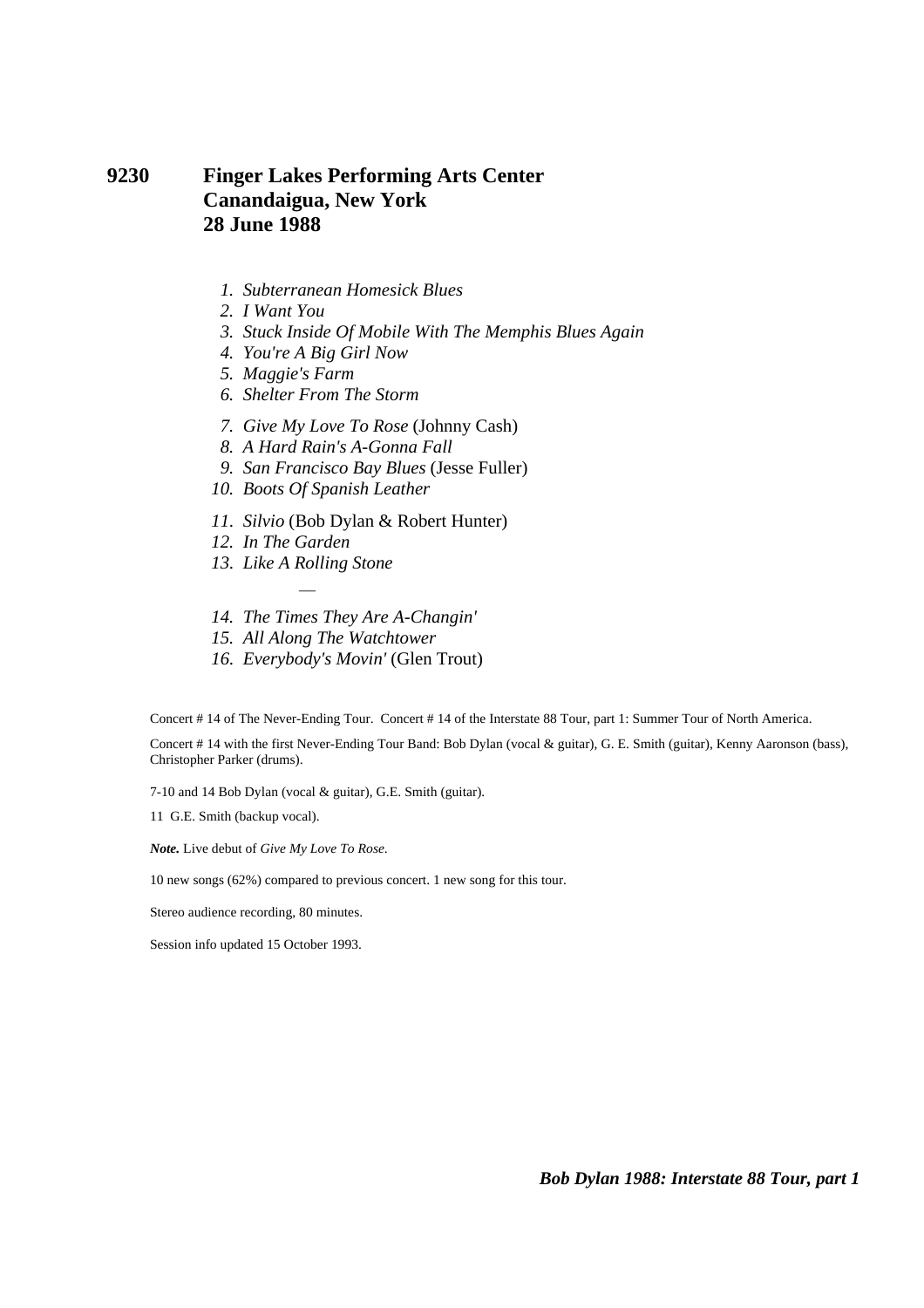#### **9240 Jones Beach Theater Jones Beach State Park Wantagh, New York 30 June 1988**

- *1. Subterranean Homesick Blues*
- *2. Just Like Tom Thumb's Blues*
- *3. You're A Big Girl Now*
- *4. Tangled Up In Blue*
- *5. Masters Of War*
- *6. I Shall Be Released*
- *7. Stuck Inside Of Mobile With The Memphis Blues Again*
- *8. Lakes Of Pontchartrain* (trad.)
- *9. A Hard Rain's A-Gonna Fall*
- *10. Eileen Aroon* (Carolin O'Daly, arr. Clancy Brothers and Tommy Makem)
- *11. Boots Of Spanish Leather*
- *12. Silvio* (Bob Dylan & Robert Hunter)
- *13. Gates Of Eden*
- *14. Like A Rolling Stone*  ÷,
- *15. The Times They Are A-Changin'*
- *16. All Along The Watchtower*
- *17. Maggie's Farm*

Concert # 15 of The Never-Ending Tour. Concert # 15 of the Interstate 88 Tour, part 1: Summer Tour of North America.

Concert # 15 with the first Never-Ending Tour Band: Bob Dylan (vocal & guitar), G. E. Smith (guitar), Kenny Aaronson (bass), Christopher Parker (drums).

8-11 and 15 Bob Dylan (vocal & guitar), G.E. Smith (guitar).

12 G. E. Smith (backup vocal).

*Note.* First performance of *Just Like Tom Thumb's Blues* during Never-Ending Tour. One of only three performances 1988.

#### *BobTalk:*

*How am I doing, babe?* (after I Shall Be Released)

7 new songs (41%) compared to previous concert. 1 new song for this tour.

Stereo PA recording, 95 minutes.

Session info updated 6 September 2013.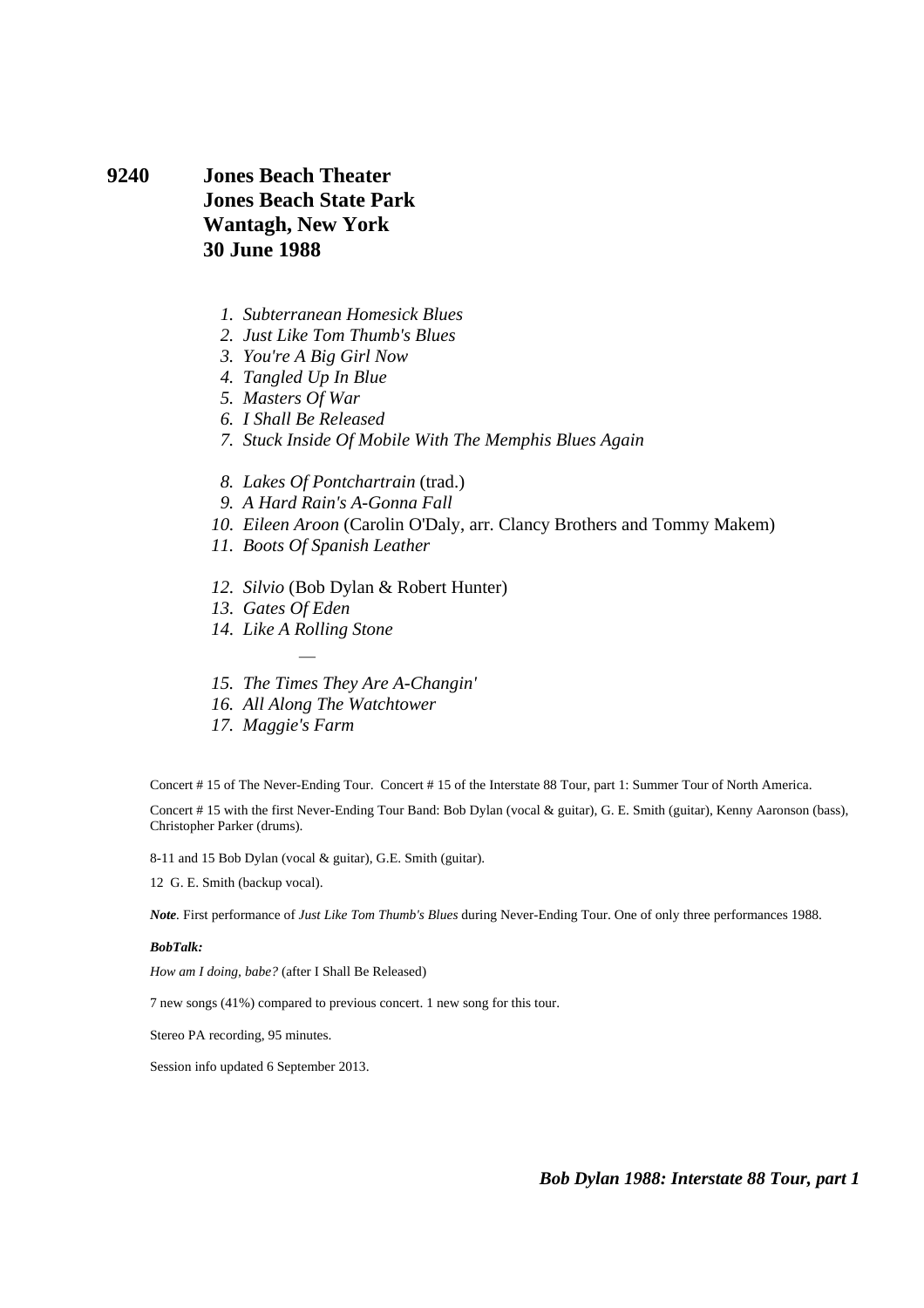**9250 Jones Beach Theater Jones Beach State Park Wantagh, New York 1 July 1988** 

- *1. Subterranean Homesick Blues*
- *2. Simple Twist Of Fate*
- *3. Driftin' Too Far From Shore*
- *4. Absolutely Sweet Marie*
- *5. Ballad Of A Thin Man*
- *6. It's All Over Now, Baby Blue*
- *7. Mama, You Been On My Mind*
- *8. It Ain't Me, Babe*
- *9. The Lonesome Death Of Hattie Carroll*
- *10. Barbara Allen* (trad.)
- *11. Silvio* (Bob Dylan & Robert Hunter)
- *12. In The Garden*
- *13. Like A Rolling Stone*  ÷,
- *14. Blowin' In The Wind*
- *15. Gotta Serve Somebody*
- *16. Maggie's Farm*

Concert # 16 of The Never-Ending Tour. Concert # 16 of the Interstate 88 Tour, part 1: Summer Tour of North America. Concert # 16 with the first Never-Ending Tour Band: Bob Dylan (vocal & guitar), G. E. Smith (guitar), Kenny Aaronson (bass), Christopher Parker (drums).

7-10 and 14 Bob Dylan (vocal & guitar), G.E. Smith (guitar).

3, 11 G. E. Smith (backup vocal).

#### *BobTalk:*

*How am I doing, baby?* (after Barbara Allen)

12 new songs (75%) compared to previous concert. No new songs for this tour.

Stereo audience recording, 80 minutes.

Session info updated 15 October 1993.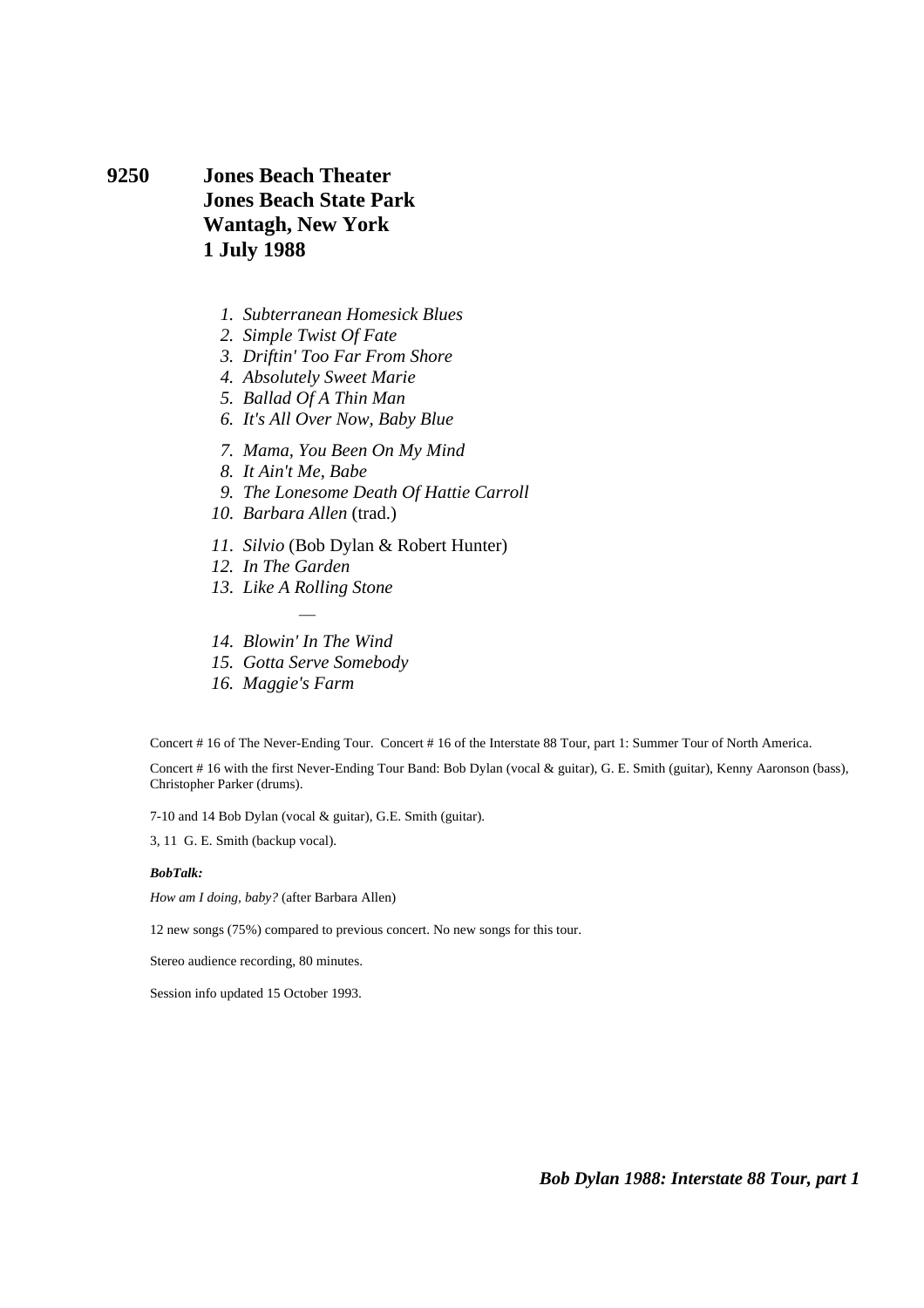### **9260 Great Woods Performing Arts Center Mansfield, Massachusetts 2 July 1988**

- *1. Subterranean Homesick Blues*
- *2. Pretty Peggy-O* (trad. arr. Bob Dylan)
- *3. Had A Dream About You, Baby*
- *4. Ballad Of A Thin Man*
- *5. Stuck Inside Of Mobile With The Memphis Blues Again*
- *6. Tangled Up In Blue*
- *7. Mr. Tambourine Man*
- *8. Love Minus Zero/No Limit*
- *9. It Ain't Me, Babe*
- *10. I Shall Be Released*
- *11. Silvio* (Bob Dylan & Robert Hunter)
- *12. All Along The Watchtower*
- *13. The Times They Are A-Changin'*
- *14. Maggie's Farm*
- *15. Like A Rolling Stone*

÷,

Concert # 17 of The Never-Ending Tour. Concert # 17 of the Interstate 88 Tour, part 1: Summer Tour of North America.

Concert # 17 with the first Never-Ending Tour Band: Bob Dylan (vocal & guitar), G. E. Smith (guitar), Kenny Aaronson (bass), Christopher Parker (drums).

7-9 and 13 Bob Dylan (vocal & guitar), G.E. Smith (guitar).

11 G. E. Smith (backup vocal).

*Notes.* 

Live debut of *Pretty Peggy-O.*

First Never Ending Tour performances of *Mr. Tambourine Man* and *Love Minus Zero/No Limit.*

9 new songs (60%) compared to previous concert. 3 new songs for this tour.

PA recording, 75 minutes.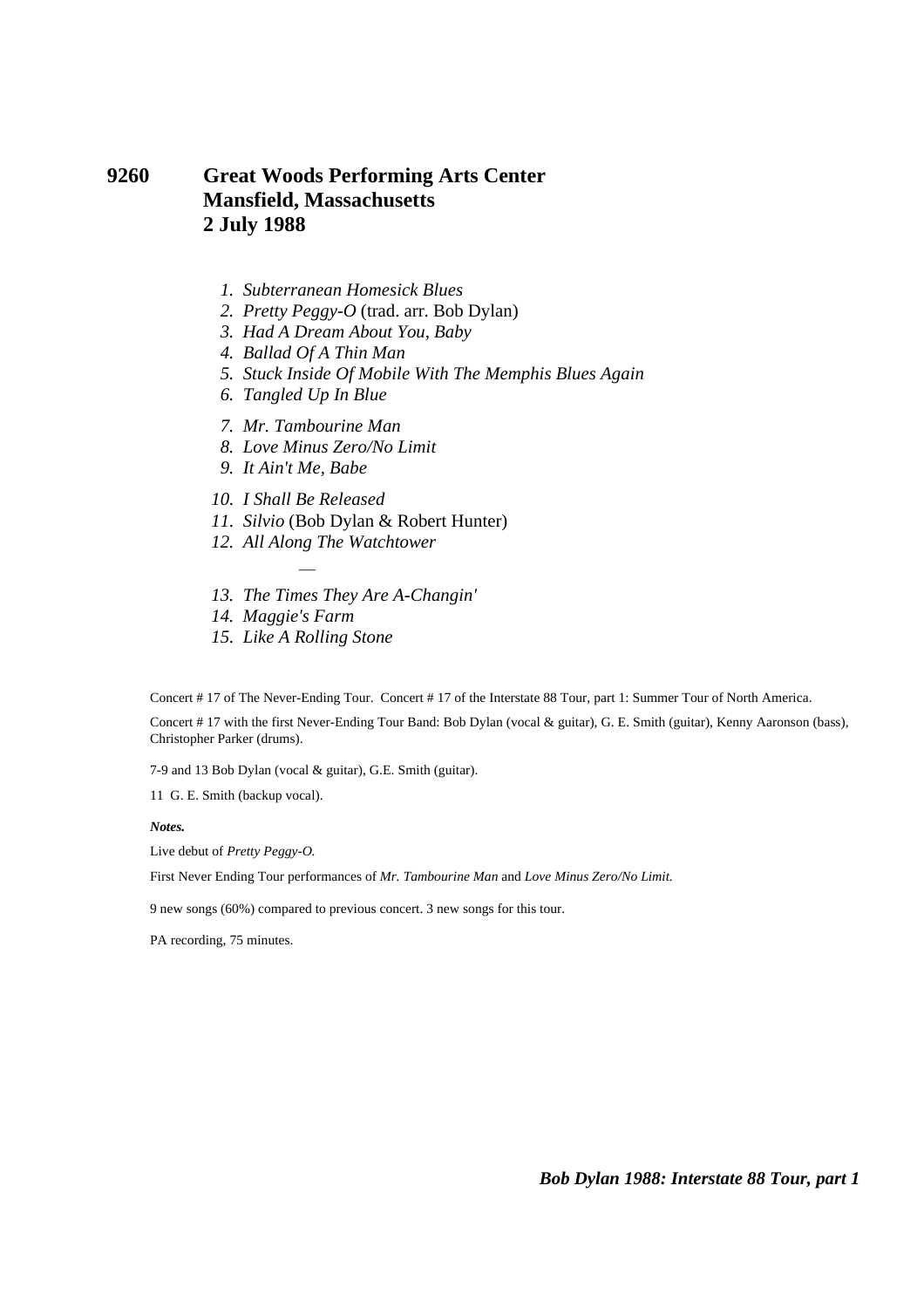# **9270 Old Orchard Beach Ballpark Old Orchard Beach, Maine 3 July 1988**

- *1. Subterranean Homesick Blues*
- *2. Tangled Up In Blue*
- *3. Highway 61 Revisited*
- *4. Simple Twist Of Fate*
- *5. The Ballad Of Frankie Lee And Judas Priest*
- *6. Masters Of War*
- *7. The Times They Are A-Changin'*
- *8. To Ramona*
- *9. Trail Of The Buffalo* (trad. arr. Woody Guthrie)
- *10. Maggie's Farm*
- *11. You're A Big Girl Now*
- *12. Like A Rolling Stone*  ÷,
- *13. A Hard Rain's A-Gonna Fall*
- *14. Silvio* (Bob Dylan & Robert Hunter)
- *15. All Along The Watchtower*

Concert # 18 of The Never-Ending Tour. Concert # 18 of the Interstate 88 Tour, part 1: Summer Tour of North America.

Concert # 18 with the first Never-Ending Tour Band: Bob Dylan (vocal & guitar), G. E. Smith (guitar), Kenny Aaronson (bass), Christopher Parker (drums).

7-9 and 13 Bob Dylan (vocal & guitar), G.E. Smith (guitar).

3 G.E. Smith (electric slide guitar).

14 G.E. Smith back-up vocal.

*Note.* First Never Ending Tour performance of *To Ramona*.

8 new songs (53%) compared to previous concert. 1 new song for this tour.

Stereo audience recording, 80 minutes.

Session info updated 24 February 2009.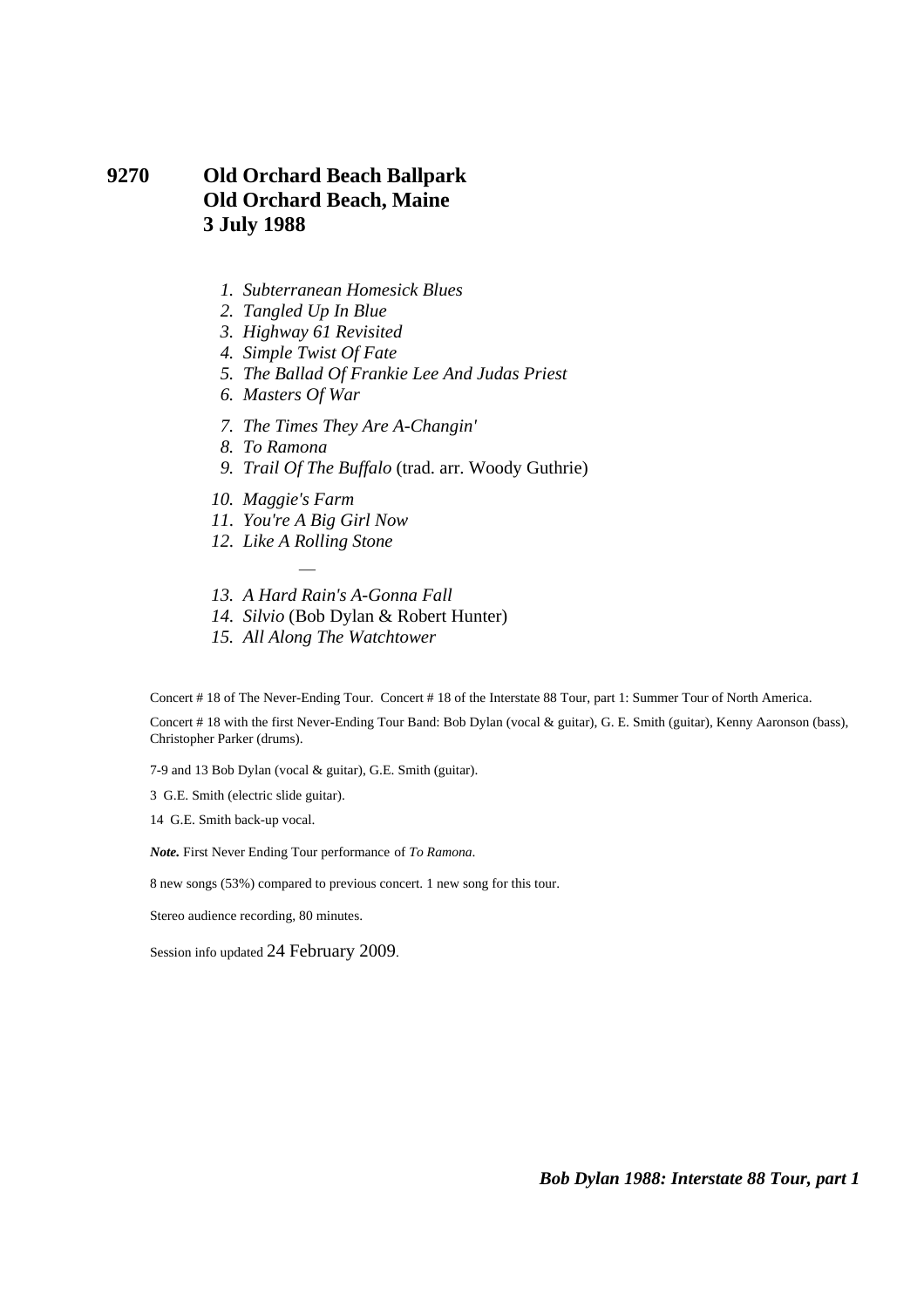# **9280 Frederick Mann Music Center Philadelphia, Pennsylvania 6 July 1988**

- *1. Subterranean Homesick Blues*
- *2. Just Like A Woman*
- *3. Highway 61 Revisited*
- *4. It's All Over Now, Baby Blue*
- *5. I'll Be Your Baby Tonight*
- *6. Gotta Serve Somebody*
- *7. Love Minus Zero/No Limit*
- *8. A Hard Rain's A-Gonna Fall*
- *9. To Ramona*
- *10. Trail Of The Buffalo* (trad. arr. Woody Guthrie)
- *11. Silvio* (Bob Dylan & Robert Hunter)
- *12. I Shall Be Released*
- *13. Like A Rolling Stone*  ÷,
- *14. The Times They Are A-Changin'*
- *15. Maggie's Farm*

Concert # 19 of The Never-Ending Tour. Concert # 19 of the Interstate 88 Tour, part 1: Summer Tour of North America.

Concert # 19 with the first Never-Ending Tour Band: Bob Dylan (vocal & guitar), G. E. Smith (guitar), Kenny Aaronson (bass), Christopher Parker (drums).

7-10 and 14 Bob Dylan (vocal & guitar), G.E. Smith (guitar).

- 3 G.E. Smith (electric slide guitar).
- 11 G.E. Smith back-up vocal.

6 new songs (40%) compared to previous concert. No new songs for this tour.

Stereo audience recording, 80 minutes.

Session info updated 15 October 1993.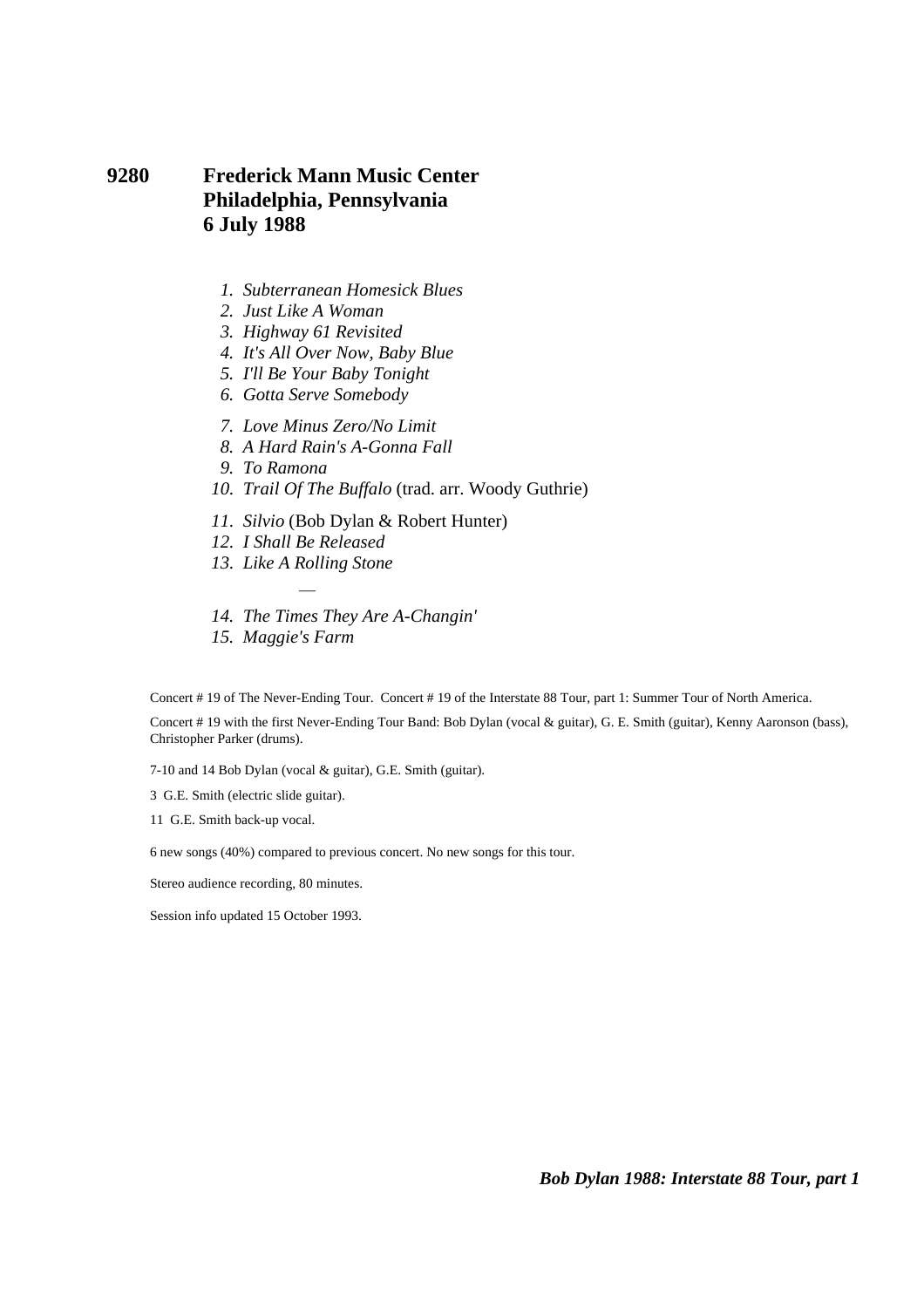### **9290 Forum de Montréal Montréal, Quebec, Canada 8 July 1988**

- *1. Subterranean Homesick Blues*
- *2. I Shall Be Released*
- *3. Stuck Inside Of Mobile With The Memphis Blues Again*
- *4. Hallelujah* (Leonard Cohen)
- *5. Ballad Of A Thin Man*
- *6. Highway 61 Revisited*
- *7. Lakes Of Pontchartrain* (trad.)
- *8. A Hard Rain's A-Gonna Fall*
- *9. Boots Of Spanish Leather*
- *10. Tangled Up In Blue*
- *11. In The Garden*
- *12. Like A Rolling Stone*  ÷,
- *13. It Ain't Me, Babe*
- *14. All Along The Watchtower*

Concert # 20 of The Never-Ending Tour. Concert # 20 of the Interstate 88 Tour, part 1: Summer Tour of North America.

Concert # 20 with the first Never-Ending Tour Band: Bob Dylan (vocal & guitar), G. E. Smith (guitar), Kenny Aaronson (bass), Christopher Parker (drums).

7-9 and 13 Bob Dylan (vocal & guitar), G.E. Smith (guitar).

1 G.E. Smith (back-up vocal).

6 G.E. Smith (electric slide guitar).

*Note.* First of two live performances of *Hallelujah*.

9 new songs (64%) compared to previous concert. 1 new song for this tour.

Stereo audience recording, 80 minutes.

Session info updated 1 February 1994.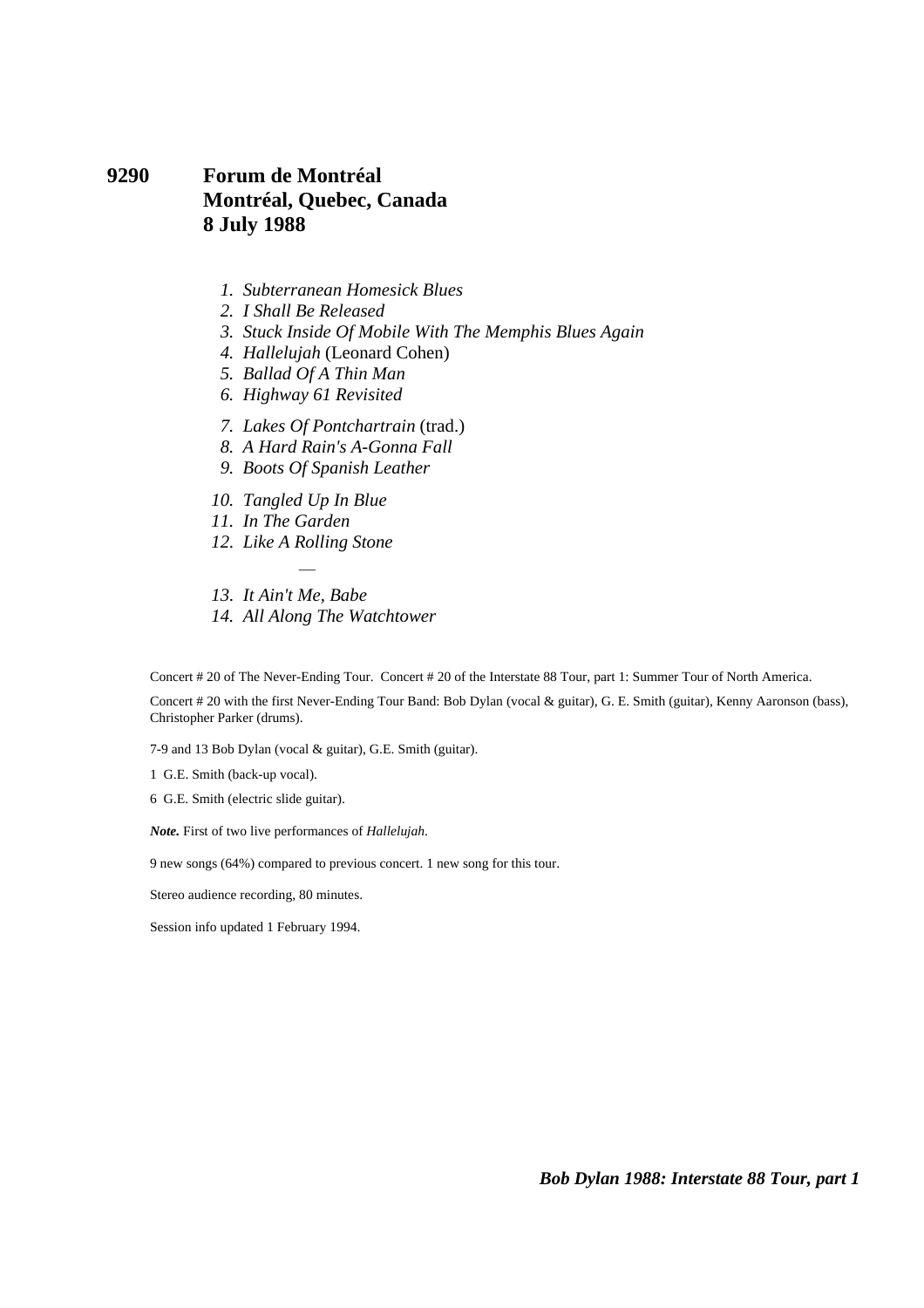### **9300 Ottawa Civic Centre Arena Ottawa, Ontario, Canada 9 July 1988**

- *1. Subterranean Homesick Blues*
- *2. It's All Over Now, Baby Blue*
- *3. Masters Of War*
- *4. Just Like Tom Thumb's Blues*
- *5. Driftin' Too Far From Shore*
- *6. Stuck Inside Of Mobile With The Memphis Blues Again*
- *7. A Hard Rain's A-Gonna Fall*
- *8. Mama, You Been On My Mind*
- *9. It's Alright, Ma (I'm Only Bleeding)*
- *10. I Shall Be Released*
- *11. Joey* (Bob Dylan & Jacques Levy)
- *12. Like A Rolling Stone*  ÷,
- *13. The Times They Are A-Changin'*
- *14. Maggie's Farm*

Concert # 21 of The Never-Ending Tour. Concert # 21 of the Interstate 88 Tour, part 1: Summer Tour of North America.

Concert # 21 with the first Never-Ending Tour Band: Bob Dylan (vocal & guitar), G. E. Smith (guitar), Kenny Aaronson (bass), Christopher Parker (drums).

7-9 and 13 Bob Dylan (vocal & guitar), G.E. Smith (guitar).

1, 5, 11 G.E. Smith (back-up vocal).

*Note.* First Never-Ending Tour performance of *It's Alright, Ma (I'm Only Bleeding)*, one of only three 1988 renditions.

9 new songs (64%) compared to previous concert. 1 new song for this tour.

Stereo audience recording, 80 minutes.

Session info updated 15 October 1993.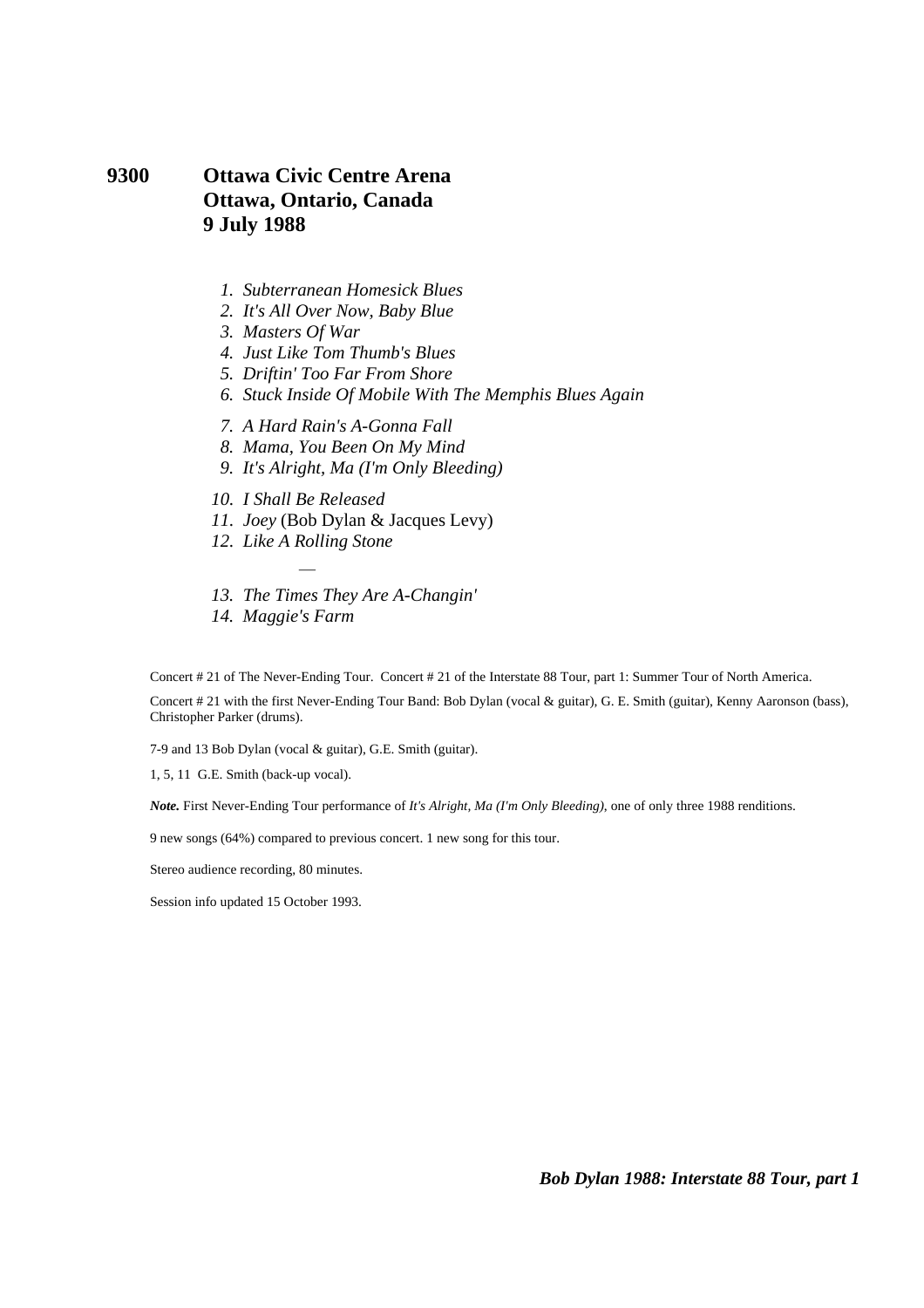# **9310 Copps Coliseum Hamilton, Ontario, Canada 11 July 1988**

- *1. Subterranean Homesick Blues*
- *2. Absolutely Sweet Marie*
- *3. Stuck Inside Of Mobile With The Memphis Blues Again*
- *4. Ballad Of A Thin Man*
- *5. Simple Twist Of Fate*
- *6. All Along The Watchtower*
- *7. It Ain't Me, Babe*
- *8. To Ramona*
- *9. Mr. Tambourine Man*
- *10. I Shall Be Released*
- *11. Silvio* (Bob Dylan & Robert Hunter)
- *12. Like A Rolling Stone*  ÷,
- *13. A Hard Rain's A-Gonna Fall*
- *14. Gotta Serve Somebody*
- *15. Maggie's Farm*

Concert # 22 of The Never-Ending Tour. Concert # 22 of the Interstate 88 Tour, part 1: Summer Tour of North America. Concert # 22 with the first Never-Ending Tour Band: Bob Dylan (vocal & guitar), G. E. Smith (guitar), Kenny Aaronson (bass), Christopher Parker (drums).

7-9 and 13 Bob Dylan (vocal & guitar), G.E. Smith (guitar). 1, 11 G.E. Smith (back-up vocal).

#### *Notes*

G. E. Smith plays a little bit of *In the Hall of the Mountain King* by Edvard Grieg just before the end of *Maggie's Farm*. 9 new songs (60%) compared to previous concert. No new songs for this tour. Stereo audience recording, 80 minutes.

Session info updated 17 March 2014.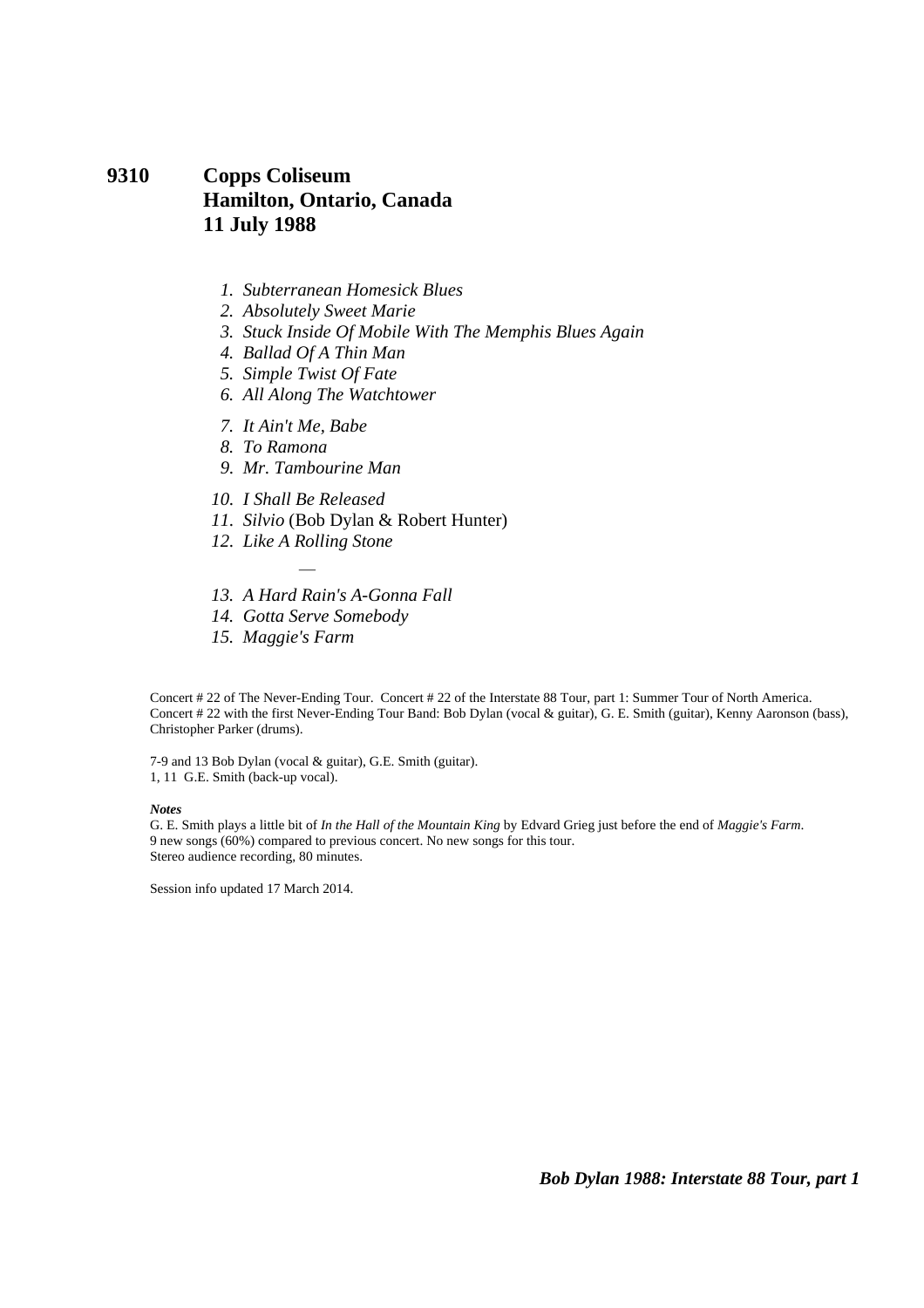## **9320 Castle Farms Music Theatre Charlevoix, Michigan 13 July 1988**

- *1. Subterranean Homesick Blues*
- *2. Absolutely Sweet Marie*
- *3. All Along The Watchtower*
- *4. I Want You*
- *5. Highway 61 Revisited*
- *6. Simple Twist Of Fate*
- *7. Girl From The North Country*
- *8. Mr. Tambourine Man*
- *9. The Lonesome Death Of Hattie Carroll*
- *10. Driftin' Too Far From Shore*
- *11. Silvio* (Bob Dylan & Robert Hunter)
- *12. Like A Rolling Stone*  ÷,
- *13. The Times They Are A-Changin'*
- *14. Maggie's Farm*

Concert # 23 of The Never-Ending Tour. Concert # 23 of the Interstate 88 Tour, part 1: Summer Tour of North America.

Concert # 23 with the first Never-Ending Tour Band: Bob Dylan (vocal & guitar), G. E. Smith (guitar), Kenny Aaronson (bass), Christopher Parker (drums).

7-9 and 13 Bob Dylan (vocal & guitar), G.E. Smith (guitar).

5 G. E. Smith (electric slide guitar).

1, 10, 11 G. E. Smith (backup vocal).

6 new songs (42%) compared to previous concert. No new songs for this tour.

Stereo audience recording, 75 minutes.

Session info updated 15 October 1993.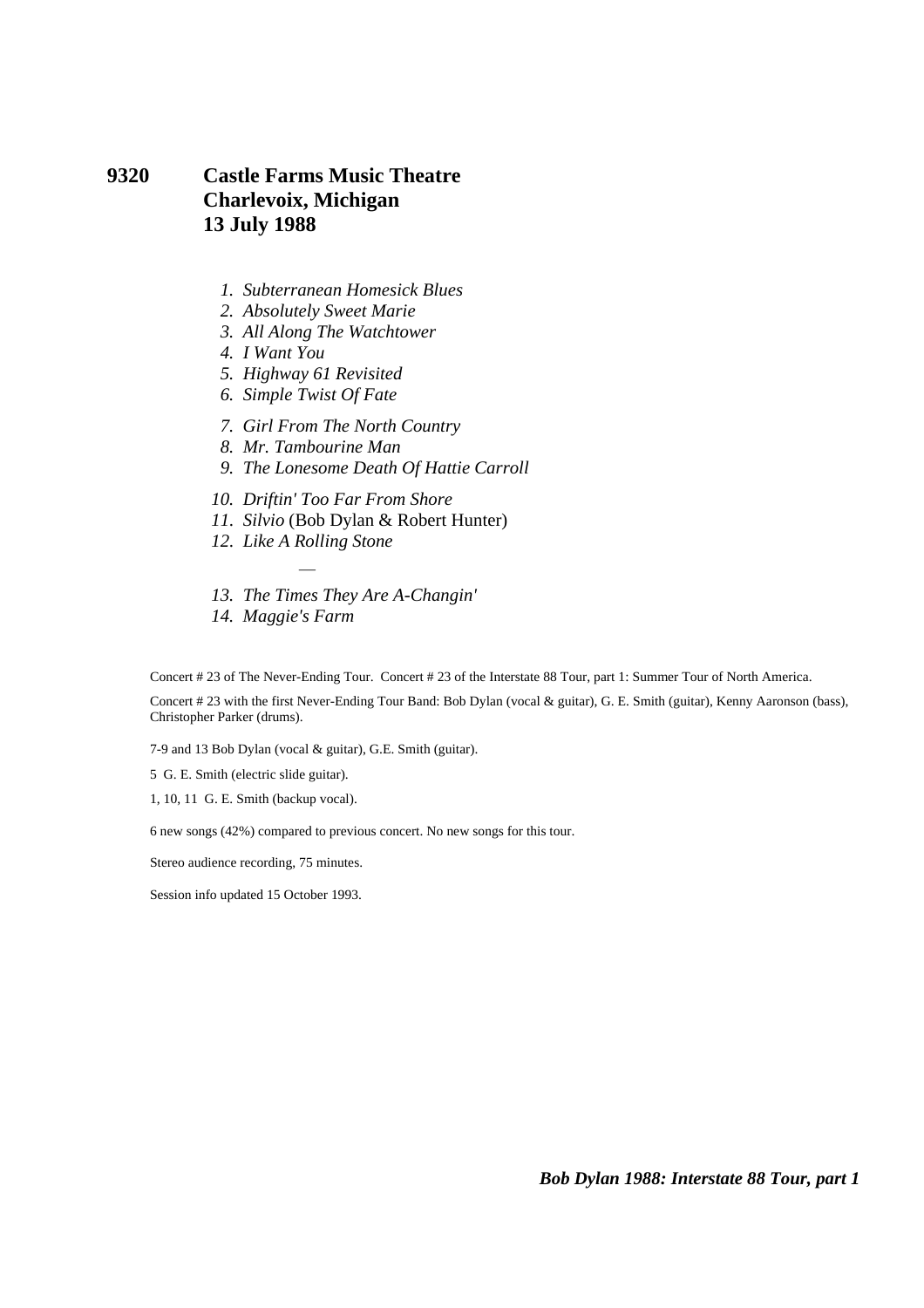**9330 Poplar Creek Music Theater Hoffman Estates Chicago, Illinois 14 July 1988** 

- *1. Subterranean Homesick Blues*
- *2. Absolutely Sweet Marie*
- *3. Ballad Of A Thin Man*
- *4. It's All Over Now, Baby Blue*
- *5. In The Garden*
- *6. Highway 61 Revisited*
- *7. Song To Woody*
- *8. A Hard Rain's A-Gonna Fall*
- *9. To Ramona*
- *10. Watching The River Flow*
- *11. Silvio* (Bob Dylan & Robert Hunter)
- *12. Like A Rolling Stone*  ÷,
- *13. It Ain't Me, Babe*
- *14. Maggie's Farm*

Concert # 24 of The Never-Ending Tour. Concert # 24 of the Interstate 88 Tour, part 1: Summer Tour of North America.

Concert # 24 with the first Never-Ending Tour Band: Bob Dylan (vocal & guitar), G. E. Smith (guitar), Kenny Aaronson (bass), Christopher Parker (drums).

7-9 and 13 Bob Dylan (vocal & guitar), G.E. Smith (guitar).

6 G. E. Smith (electric slide guitar).

1, 11 G. E. Smith (backup vocal).

*Note.* First Never-Ending Tour performance of *Song To Woody*, in honour of the birthday of Woody Guthrie.

8 new songs (57%) compared to previous concert. 1 new song for this tour.

Stereo audience recording, 75 minutes.

Session info updated 15 October 1993.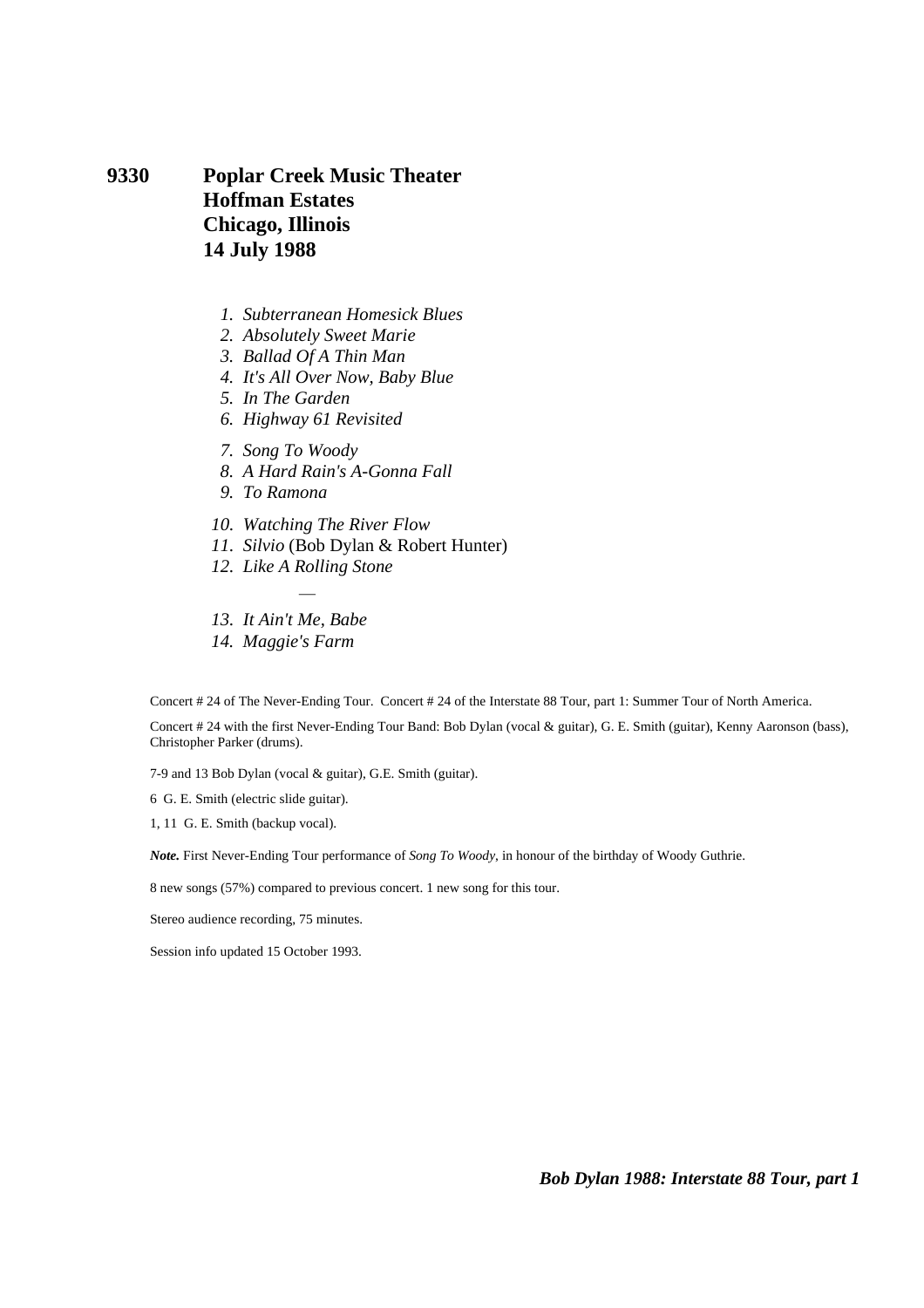# **9340 Indiana State Fairground Grandstand Indianapolis, Indiana 15 July 1988**

- *1. Subterranean Homesick Blues*
- *2. Just Like A Woman*
- *3. John Brown*
- *4. Masters Of War*
- *5. Tangled Up In Blue*
- *6. Stuck Inside Of Mobile With The Memphis Blues Again*
- *7. It Ain't Me, Babe*
- *8. Trail Of The Buffalo* (trad. arr. Woody Guthrie)
- *9. Don't Think Twice, It's All Right*
- *10. I Shall Be Released*
- *11. Silvio* (Bob Dylan & Robert Hunter)
- *12. Like A Rolling Stone*  ÷,
- *13. The Times They Are A-Changin'*
- *14. All Along The Watchtower*

Concert # 25 of The Never-Ending Tour. Concert # 25 of the Interstate 88 Tour, part 1: Summer Tour of North America.

Concert # 25 with the first Never-Ending Tour Band: Bob Dylan (vocal & guitar), G. E. Smith (guitar), Kenny Aaronson (bass), Christopher Parker (drums).

7-9 and 13 Bob Dylan (vocal & guitar), G.E. Smith (guitar).

11 G. E. Smith (backup vocal).

10 new songs (71%) compared to previous concert. No new songs for this tour.

Stereo audience recording, 80 minutes.

Session info updated 15 October 1993.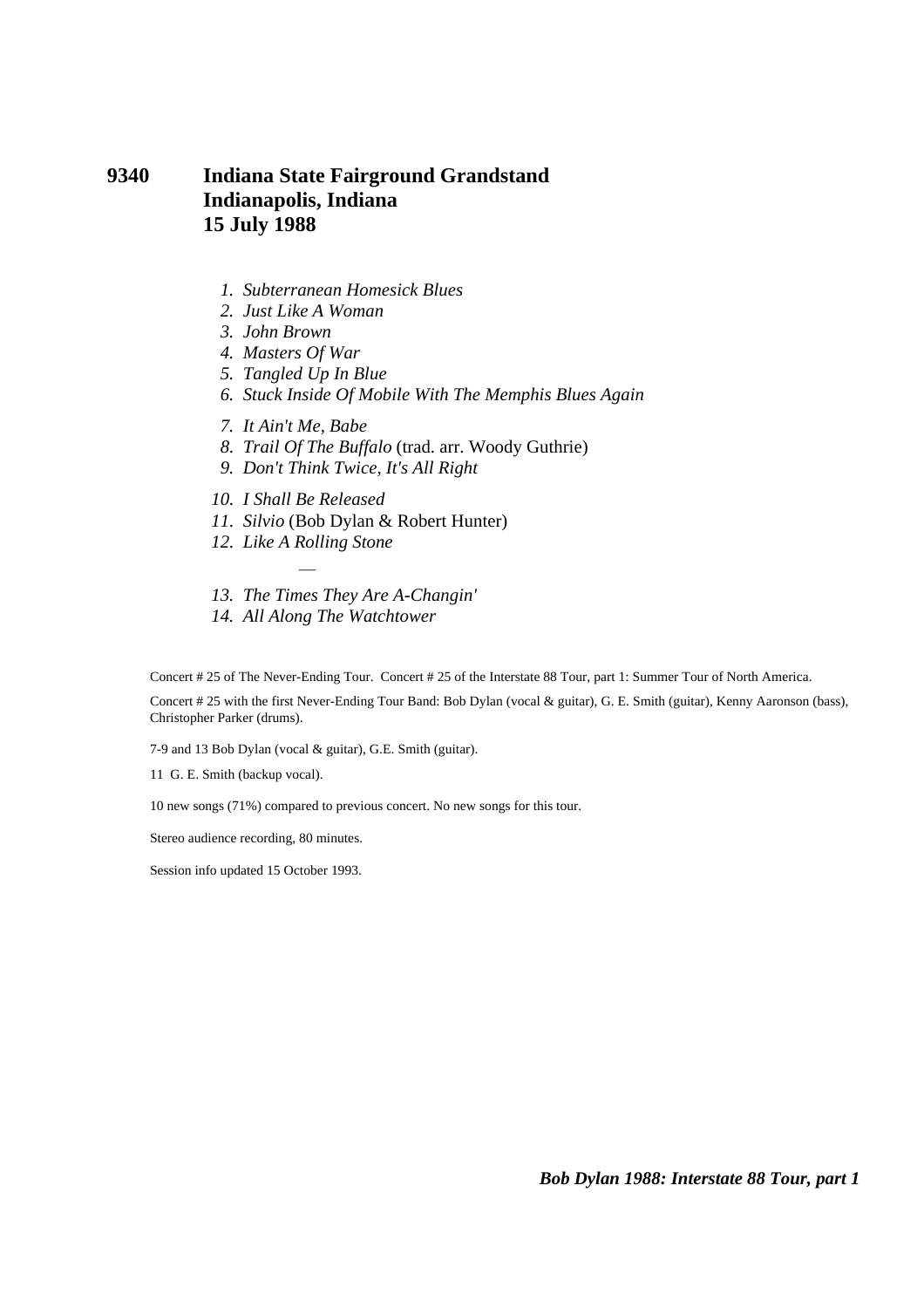**9350 Meadowbrook Music Theatre Oakland University Rochester Hills, Michigan 17 July 1988** 

- *1. Subterranean Homesick Blues*
- *2. Absolutely Sweet Marie*
- *3. Highway 61 Revisited*
- *4. Simple Twist Of Fate*
- *5. Stuck Inside Of Mobile With The Memphis Blues Again*
- *6. Gates Of Eden*
- *7. The Lonesome Death Of Hattie Carroll*
- *8. Boots Of Spanish Leather*
- *9. Barbara Allen* (trad.)
- *10. I Shall Be Released*
- *11. Silvio* (Bob Dylan & Robert Hunter)
- *12. Like A Rolling Stone*  ÷,
- *13. A Hard Rain's A-Gonna Fall*
- *14. Maggie's Farm*

Concert # 26 of The Never-Ending Tour. Concert # 26 of the Interstate 88 Tour, part 1: Summer Tour of North America.

Concert # 26 with the first Never-Ending Tour Band: Bob Dylan (vocal & guitar), G. E. Smith (guitar), Kenny Aaronson (bass), Christopher Parker (drums).

7-9 and 13 Bob Dylan (vocal & guitar), G.E. Smith (guitar).

3 G. E. Smith (electric slide guitar).

11 G. E. Smith (backup vocal).

9 new songs (64%) compared to previous concert. No new songs for this tour.

Stereo audience recording, 80 minutes.

Session info updated 15 October 1993.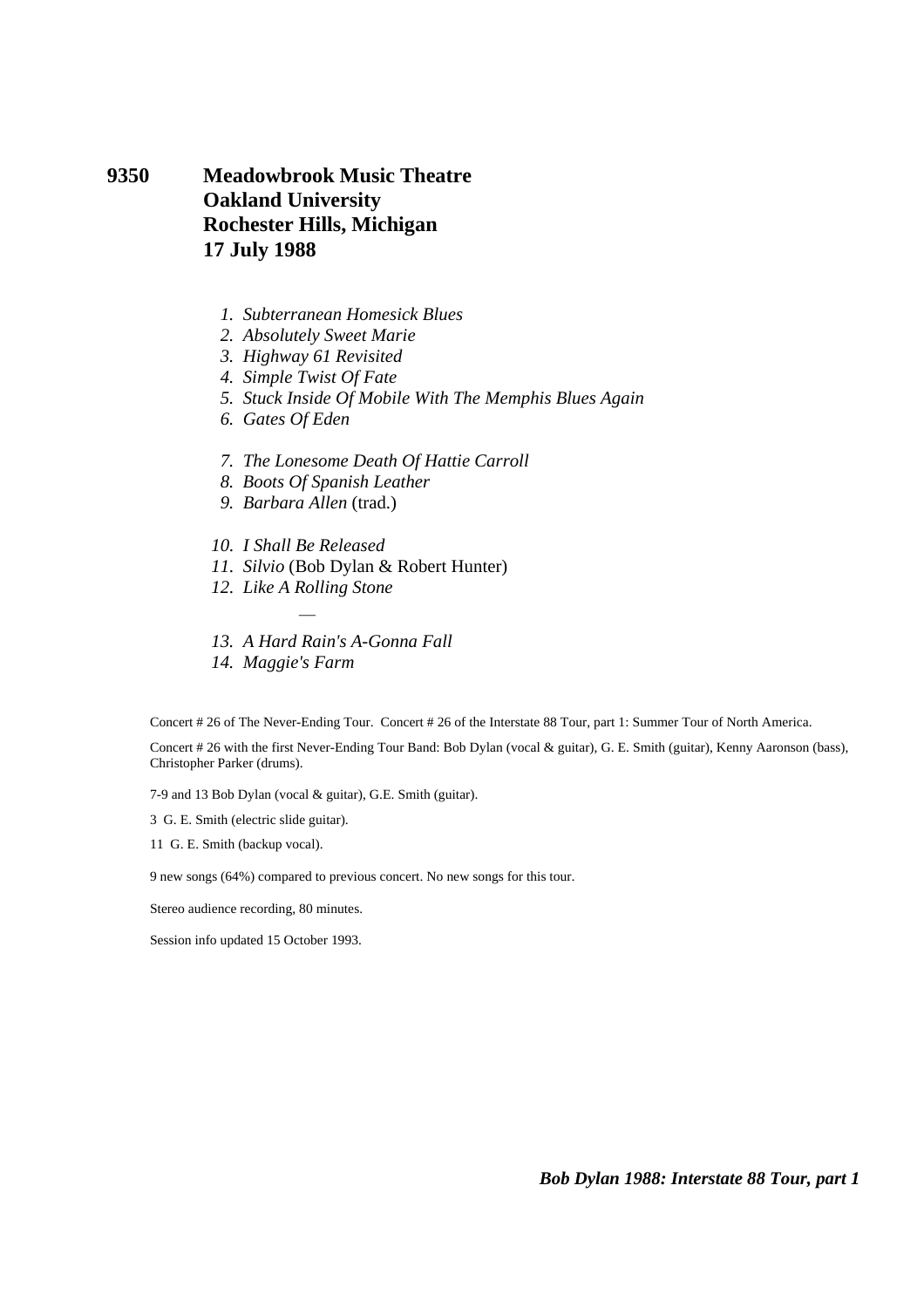# **9360 Meadowbrook Music Theatre Oakland University Rochester Hills, Michigan 18 July 1988**

- *1. Subterranean Homesick Blues*
- *2. I'll Remember You*
- *3. Masters Of War*
- *4. Stuck Inside Of Mobile With The Memphis Blues Again*
- *5. The Ballad Of Frankie Lee And Judas Priest*
- *6. You're A Big Girl Now*
- *7. It Ain't Me, Babe*
- *8. Mr. Tambourine Man*
- *9. To Ramona*
- *10. Silvio* (Bob Dylan & Robert Hunter)
- *11. I Shall Be Released*
- *12. Like A Rolling Stone*  ÷,
- *13. The Times They Are A-Changin'*
- *14. All Along The Watchtower*

Concert # 27 of The Never-Ending Tour. Concert # 27 of the Interstate 88 Tour, part 1: Summer Tour of North America.

Concert # 27 with the first Never-Ending Tour Band: Bob Dylan (vocal & guitar), G. E. Smith (guitar), Kenny Aaronson (bass), Christopher Parker (drums).

7-9 and 13 Bob Dylan (vocal & guitar), G.E. Smith (guitar).

10 G. E. Smith (backup vocal).

9 new songs (64%) compared to previous concert. No new songs for this tour.

Stereo audience recording, 75 minutes.

Session info updated 22 August 2000.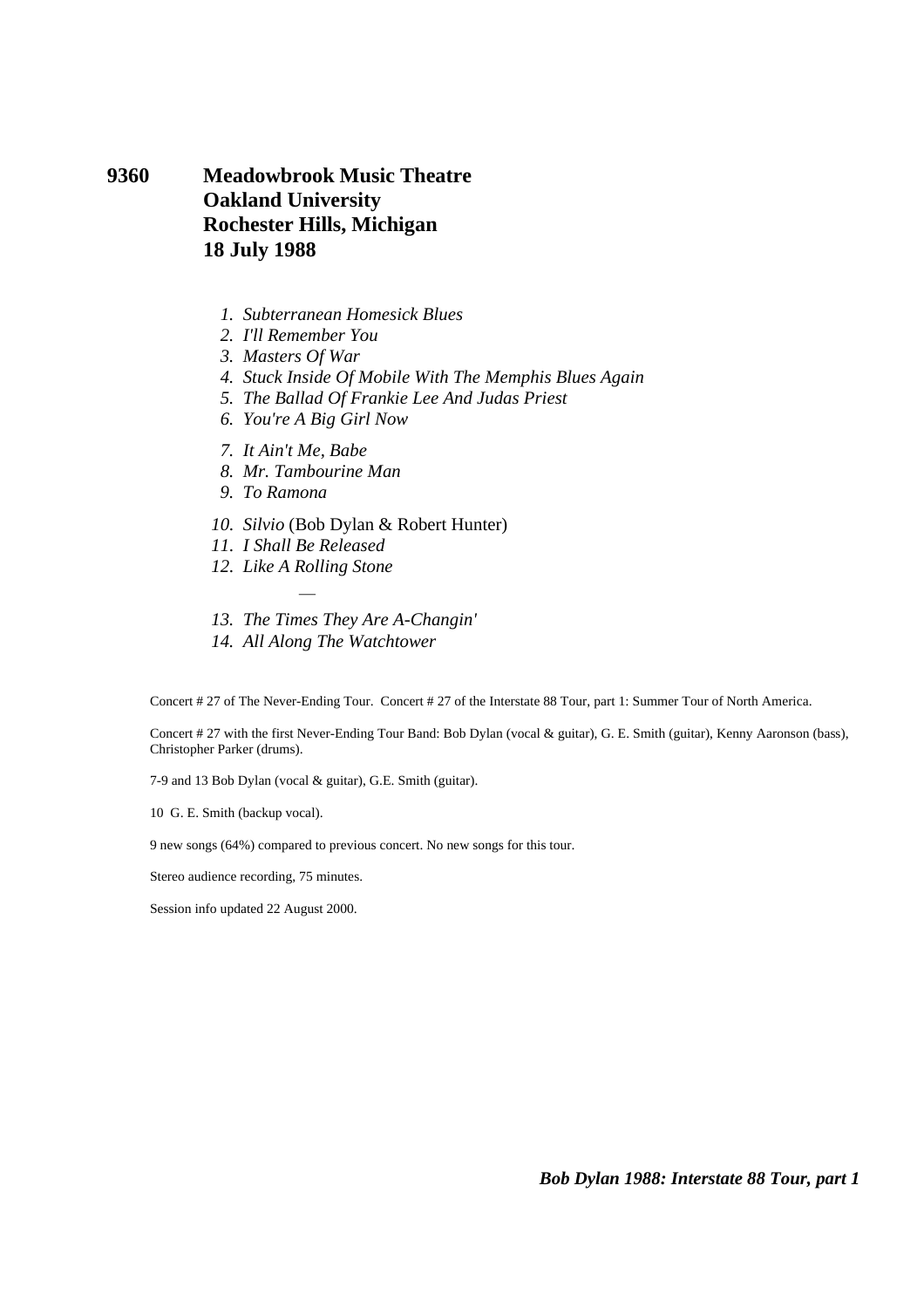# **9370 Marjorie Merriweather Post Pavilion Columbia, Maryland 20 July 1988**

- *1. Subterranean Homesick Blues*
- *2. Shelter From The Storm*
- *3. Highway 61 Revisited*
- *4. Masters Of War*
- *5. You're A Big Girl Now*
- *6. Driftin' Too Far From Shore*
- *7. The Times They Are A-Changin'*
- *8. Eileen Aroon* (Carolin O'Daly, arr. Clancy Brothers and Tommy Makem)
- *9. It Ain't Me, Babe*
- *10. I Shall Be Released*
- *11. Silvio* (Bob Dylan & Robert Hunter)
- *12. Like A Rolling Stone*  ÷,
- *13. A Hard Rain's A-Gonna Fall*
- *14. Maggie's Farm*
- *15. All Along The Watchtower*

Concert # 28 of The Never-Ending Tour. Concert # 28 of the Interstate 88 Tour, part 1: Summer Tour of North America.

Concert # 28 with the first Never-Ending Tour Band: Bob Dylan (vocal & guitar), G. E. Smith (guitar), Kenny Aaronson (bass), Christopher Parker (drums).

7-9 and 13 Bob Dylan (vocal & guitar), G.E. Smith (guitar).

3 G. E. Smith (electric slide guitar).

6, 11 G. E. Smith (backup vocal).

6 new songs (40%) compared to previous concert. No new songs for this tour.

Stereo audience recording, 75 minutes.

Session info updated 6 September 2013.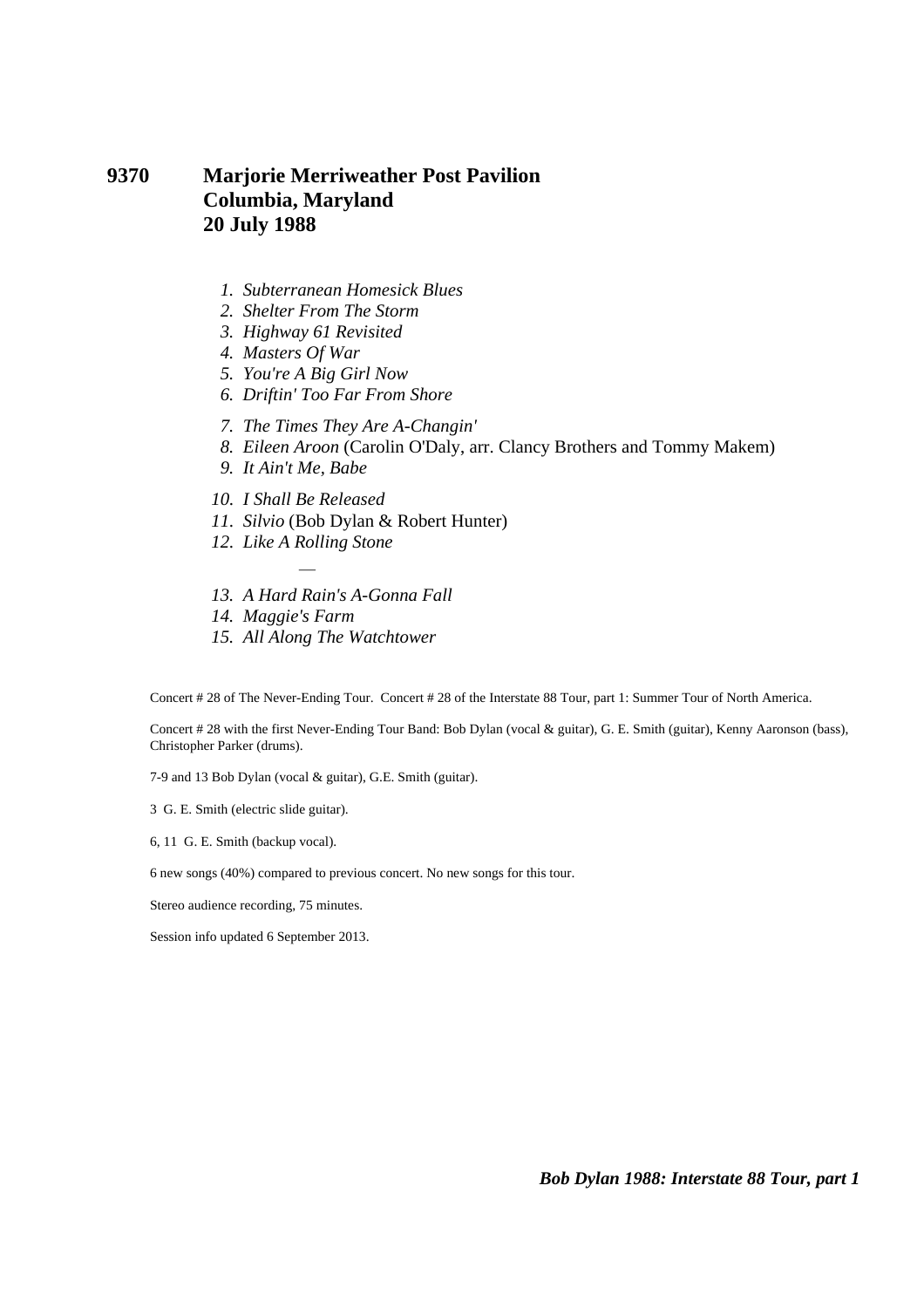### **9380 Starwood Amphitheatre Nashville, Tennessee 22 July 1988**

- *1. Subterranean Homesick Blues*
- *2. I'll Remember You*
- *3. Masters Of War*
- *4. I Shall Be Released*
- *5. Highway 61 Revisited*
- *6. Simple Twist Of Fate*
- *7. It Ain't Me, Babe*
- *8. A Hard Rain's A-Gonna Fall*
- *9. Don't Think Twice, It's All Right*
- *10. Silvio* (Bob Dylan & Robert Hunter)
- *11. In The Garden*
- *12. Like A Rolling Stone*  ÷,
- *13. The Times They Are A-Changin'*
- *14. All Along The Watchtower*

Concert # 29 of The Never-Ending Tour. Concert # 29 of the Interstate 88 Tour, part 1: Summer Tour of North America.

Concert # 29 with the first Never-Ending Tour Band: Bob Dylan (vocal & guitar), G. E. Smith (guitar), Kenny Aaronson (bass), Christopher Parker (drums).

7-9 and 13 Bob Dylan (vocal & guitar), G.E. Smith (guitar).

5 G. E. Smith (electric slide guitar).

10 G. E. Smith (backup vocal).

*Note.* False start of *Maggie's Farm* before *All Along The Watchtower*

4 new songs (28%) compared to previous concert. No new songs for this tour.

Stereo audience recording, 75 minutes.

Session info updated 15 October 1993.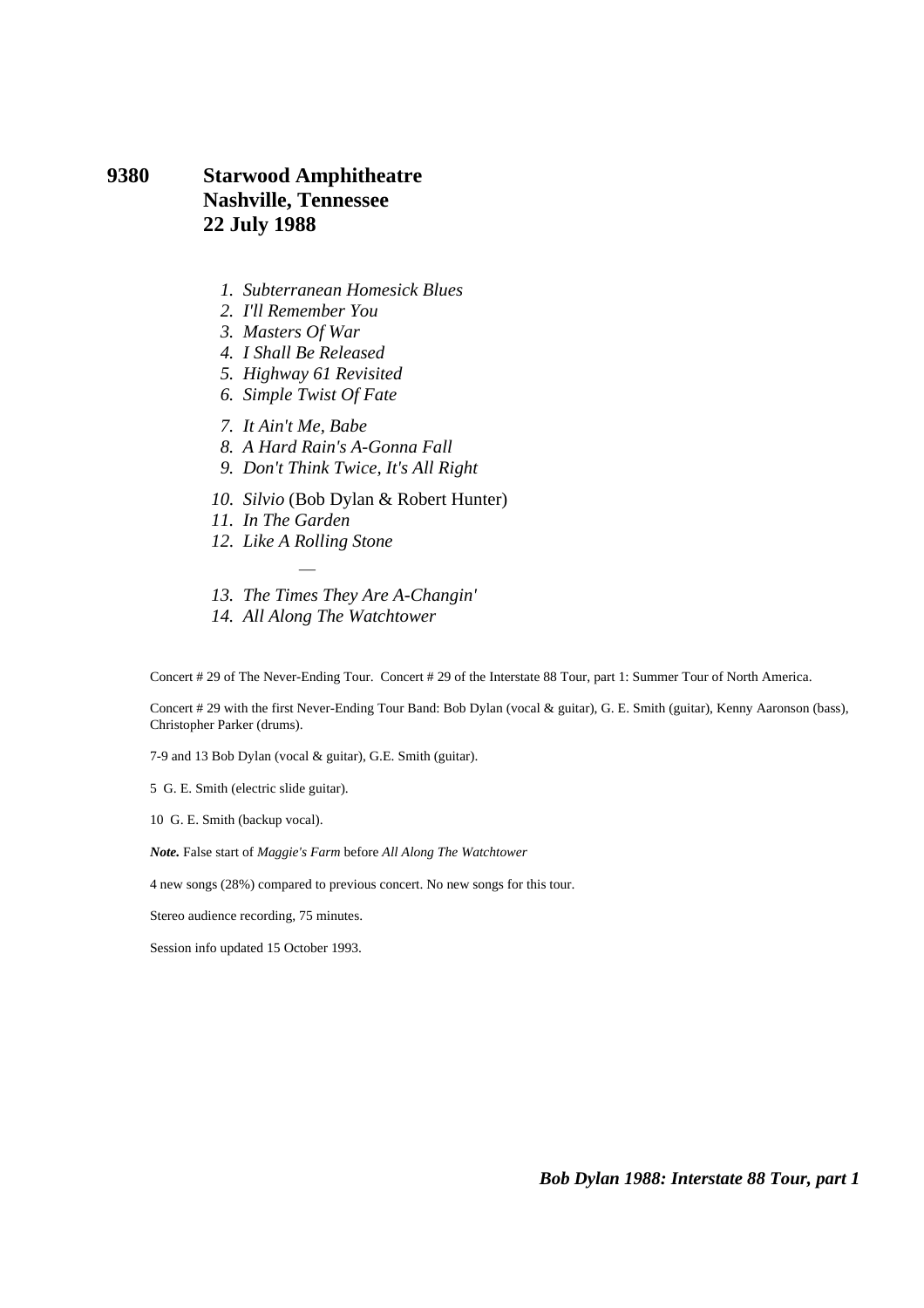## **9390 Troy G. Chastain Memorial Park Amphitheater Atlanta, Georgia 24 July 1988**

- *1. Subterranean Homesick Blues*
- *2. I'll Remember You*
- *3. John Brown*
- *4. Highway 61 Revisited*
- *5. Ballad Of A Thin Man*
- *6. I Shall Be Released*
- *7. Don't Think Twice, It's All Right*
- *8. A Hard Rain's A-Gonna Fall*
- *9. The Lonesome Death Of Hattie Carroll*
- *10. Silvio* (Bob Dylan & Robert Hunter)
- *11. In The Garden*
- *12. Like A Rolling Stone*
- ÷,  *13. Blowin' In The Wind*
- *14. The Times They Are A-Changin'*
- *15. All Along The Watchtower*

Concert # 30 of The Never-Ending Tour. Concert # 30 of the Interstate 88 Tour, part 1: Summer Tour of North America.

Concert # 30 with the first Never-Ending Tour Band: Bob Dylan (vocal & guitar), G. E. Smith (guitar), Kenny Aaronson (bass), Christopher Parker (drums).

7-9, 13, 14 Bob Dylan (vocal & guitar), G.E. Smith (guitar).

4 G. E. Smith (electric slide guitar).

10 G. E. Smith (backup vocal).

4 new songs (26%) compared to previous concert. No new songs for this tour.

Stereo audience recording, 75 minutes.

Session info updated 26 January 2011.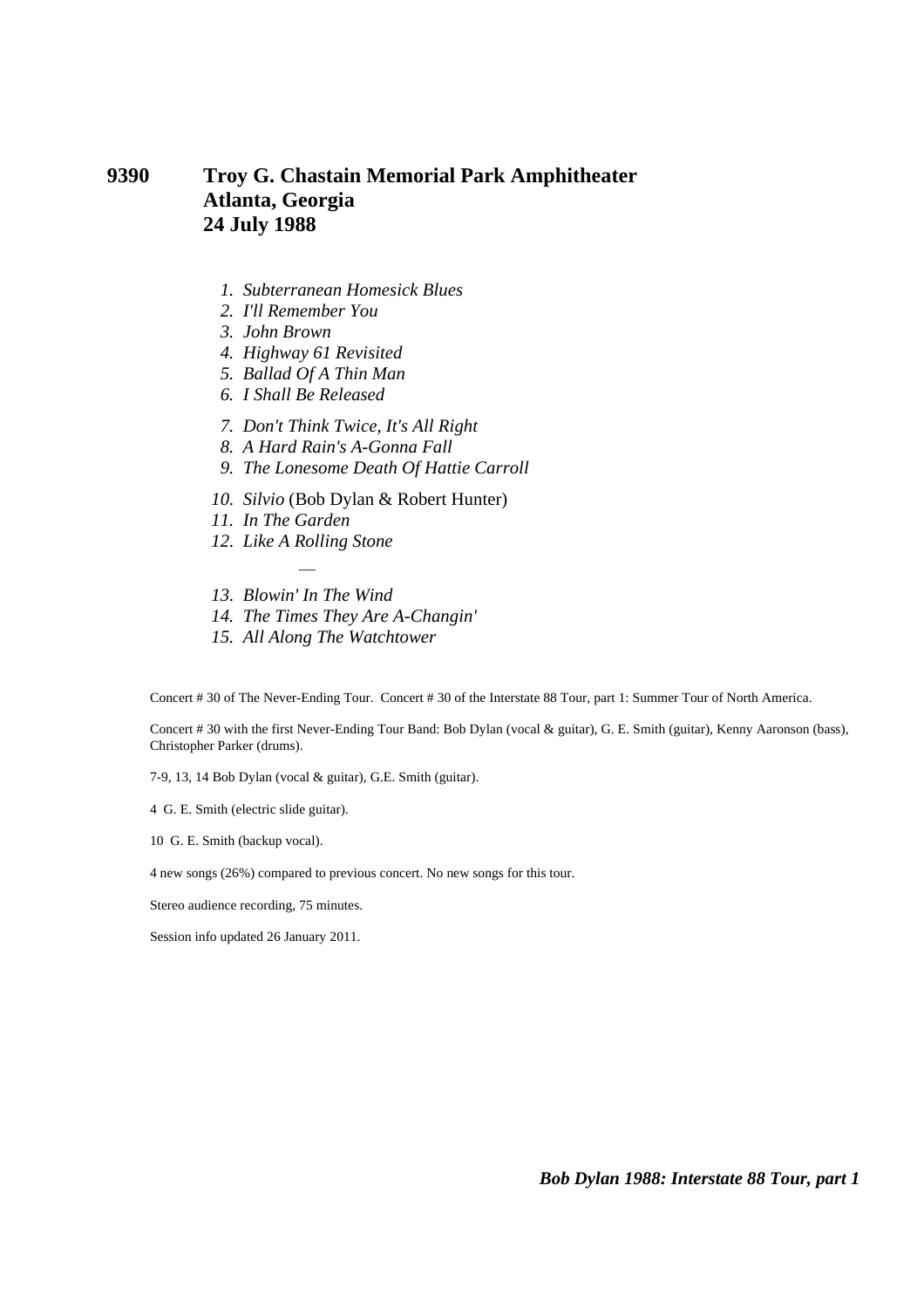# **9400 Troy G. Chastain Memorial Park Amphitheater Atlanta, Georgia 25 July 1988**

- *1. Subterranean Homesick Blues*
- *2. Just Like A Woman*
- *3. Stuck Inside Of Mobile With The Memphis Blues Again*
- *4. Simple Twist Of Fate*
- *5. Masters Of War*
- *6. Highway 61 Revisited*
- *7. Girl From The North Country*
- *8. Mr. Tambourine Man*
- *9. Barbara Allen* (trad.)
- *10. It Ain't Me, Babe*
- *11. Leopard-Skin Pill-Box Hat*
- *12. I Shall Be Released*
- *13. Silvio* (Bob Dylan & Robert Hunter)
- *14. Like A Rolling Stone*  ÷,
- *15. Blowin' In The Wind*
- *16. Forever Young*
- *17. Maggie's Farm*

Concert # 31 of The Never-Ending Tour. Concert # 31 of the Interstate 88 Tour, part 1: Summer Tour of North America.

Concert # 31 with the first Never-Ending Tour Band: Bob Dylan (vocal & guitar), G. E. Smith (guitar), Kenny Aaronson (bass), Christopher Parker (drums).

7-10 and 15 Bob Dylan (vocal & guitar), G.E. Smith (guitar).

1, 13 G. E. Smith (backup vocal).

6 G. E. Smith (electric slide guitar).

*Note.* First Never-Ending Tour appearances of *Leopard-Skin Pill-Box Hat* and *Forever Young.*

#### *BobTalk:*

*Thank you*. (after both Just Like A Woman and Leopard-Skin Pill-Box Hat!).

11 new songs (64%) compared to previous concert. 2 new songs for this tour.

Stereo audience recording, 85 minutes.

Session info updated 26 January 2011.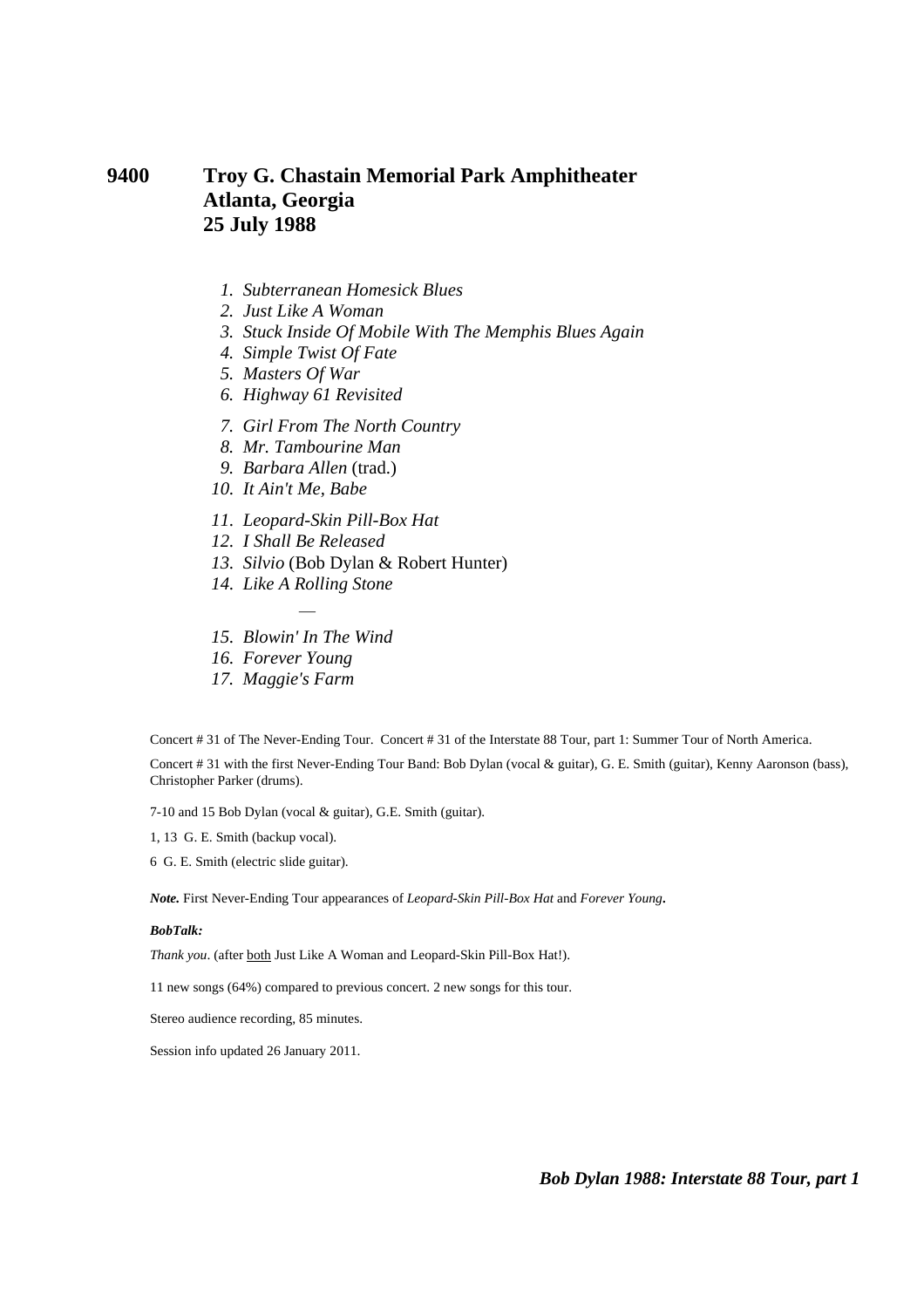# **9410 Mud Island Amphitheatre Memphis, Tennessee 26 July 1988**

- *1. Subterranean Homesick Blues*
- *2. Absolutely Sweet Marie*
- *3. Highway 61 Revisited*
- *4. You're A Big Girl Now*
- *5. Masters Of War*
- *6. Stuck Inside Of Mobile With The Memphis Blues Again*
- *7. Boots Of Spanish Leather*
- *8. A Hard Rain's A-Gonna Fall*
- *9. Barbara Allen* (trad.)
- *10. It Ain't Me, Babe*
- *11. I Shall Be Released*
- *12. Silvio* (Bob Dylan & Robert Hunter)
- *13. In The Garden*
- *14. Like A Rolling Stone*  ÷,
- *15. The Times They Are A-Changin'*
- *16. Forever Young*
- *17. Maggie's Farm*

Concert # 32 of The Never-Ending Tour. Concert # 32 of the Interstate 88 Tour, part 1: Summer Tour of North America.

Concert # 32 with the first Never-Ending Tour Band: Bob Dylan (vocal & guitar), G. E. Smith (guitar), Kenny Aaronson (bass), Christopher Parker (drums).

7-10 and 15 Bob Dylan (vocal & guitar), G.E. Smith (guitar).

3 G. E. Smith (electric slide guitar).

1, 12 G. E. Smith (backup vocal).

16-17 Joe Walsh (guitar).

#### *BobTalk:*

*Thank you*. (after Absolutely Sweet Marie).

6 new songs (35%) compared to previous concert. No new songs for this tour.

Stereo audience recording, 80 minutes.

Session info updated 15 October 1993.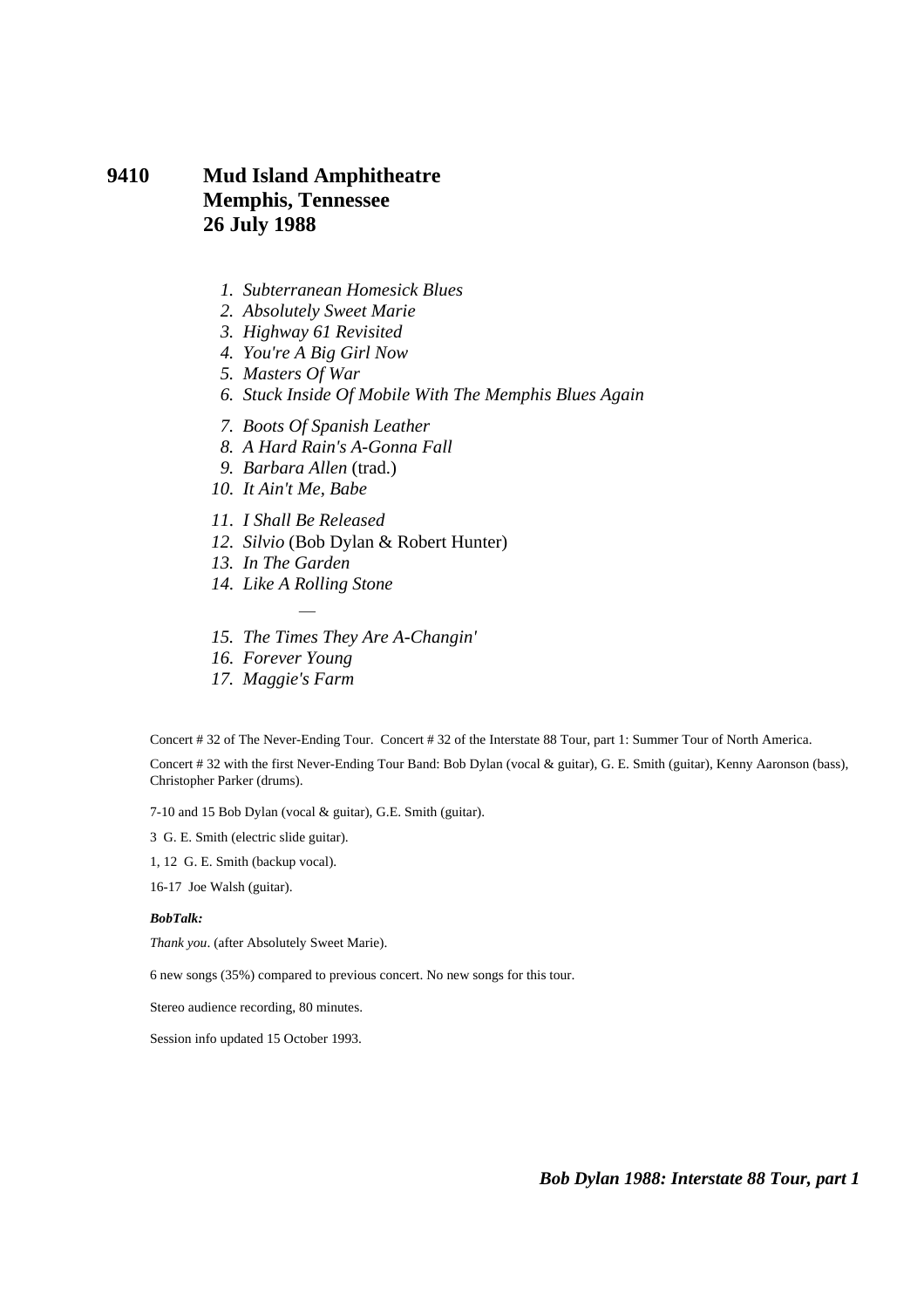# **9420 Starplex Amphitheatre Dallas, Texas 28 July 1988**

- *1. Subterranean Homesick Blues*
- *2. My Back Pages*
- *3. Highway 61 Revisited*
- *4. Every Grain Of Sand*
- *5. Masters Of War*
- *6. Stuck Inside Of Mobile With The Memphis Blues Again*
- *7. Love Minus Zero/No Limit*
- *8. A Hard Rain's A-Gonna Fall*
- *9. Barbara Allen* (trad.)
- *10. It Ain't Me, Babe*
- *11. I Shall Be Released*
- *12. Silvio* (Bob Dylan & Robert Hunter)
- *13. Like A Rolling Stone*  ÷,
- *14. To Ramona*
- *15. Blowin' In The Wind*
- *16. All Along The Watchtower*

Concert # 33 of The Never-Ending Tour. Concert # 33 of the Interstate 88 Tour, part 1: Summer Tour of North America.

Concert # 33 with the first Never-Ending Tour Band: Bob Dylan (vocal & guitar), G. E. Smith (guitar), Kenny Aaronson (bass), Christopher Parker (drums).

7-10 and 14-15 Bob Dylan (vocal & guitar), G.E. Smith (guitar).

1, 12 G. E. Smith (backup vocal).

3 G. E. Smith (electric slide guitar).

*Note.* First Never-Ending Tour performance of *Every Grain Of Sand*.

6 new songs (37%) compared to previous concert. 1 new song for this tour.

Stereo audience recording, 80 minutes.

Session info updated 15 October 1993.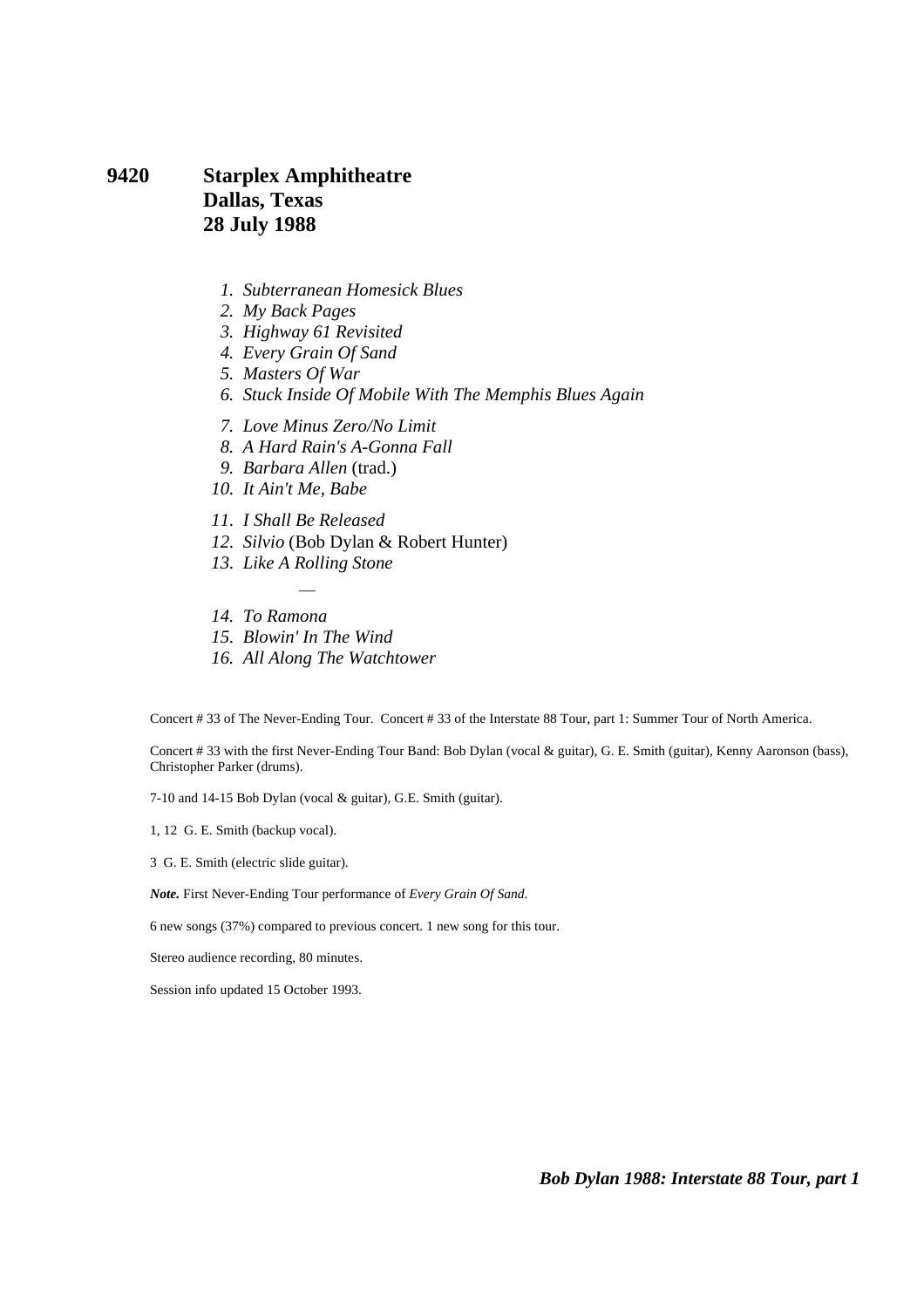# **9430 Mesa Amphitheater Mesa, Arizona 30 July 1988**

- *1. Subterranean Homesick Blues*
- *2. Absolutely Sweet Marie*
- *3. Highway 61 Revisited*
- *4. You're A Big Girl Now*
- *5. Driftin' Too Far From Shore*
- *6. Joey* (Bob Dylan & Jacques Levy)
- *7. Mr. Tambourine Man*
- *8. Don't Think Twice, It's All Right*
- *9. Eileen Aroon* (Carolin O'Daly, arr. Clancy Brothers and Tommy Makem)
- *10. It Ain't Me, Babe*
- *11. Ballad Of A Thin Man*
- *12. I Shall Be Released*
- *13. Silvio* (Bob Dylan & Robert Hunter)
- *14. Like A Rolling Stone*  ÷,
- *15. Forever Young*
- *16. Blowin' In The Wind*
- *17. Maggie's Farm*

Concert # 34 of The Never-Ending Tour. Concert # 34 of the Interstate 88 Tour, part 1: Summer Tour of North America.

Concert # 34 with the first Never-Ending Tour Band: Bob Dylan (vocal & guitar), G. E. Smith (guitar), Kenny Aaronson (bass), Christopher Parker (drums).

7-10 and 15-16 Bob Dylan (vocal & guitar), G.E. Smith (guitar).

1, 5, 13 G. E. Smith (backup vocal).

3 G. E. Smith (electric slide guitar).

10 new songs (58%) compared to previous concert. 1 new song for this tour.

Stereo audience recording, 80 minutes.

Session info updated 6 September 2013.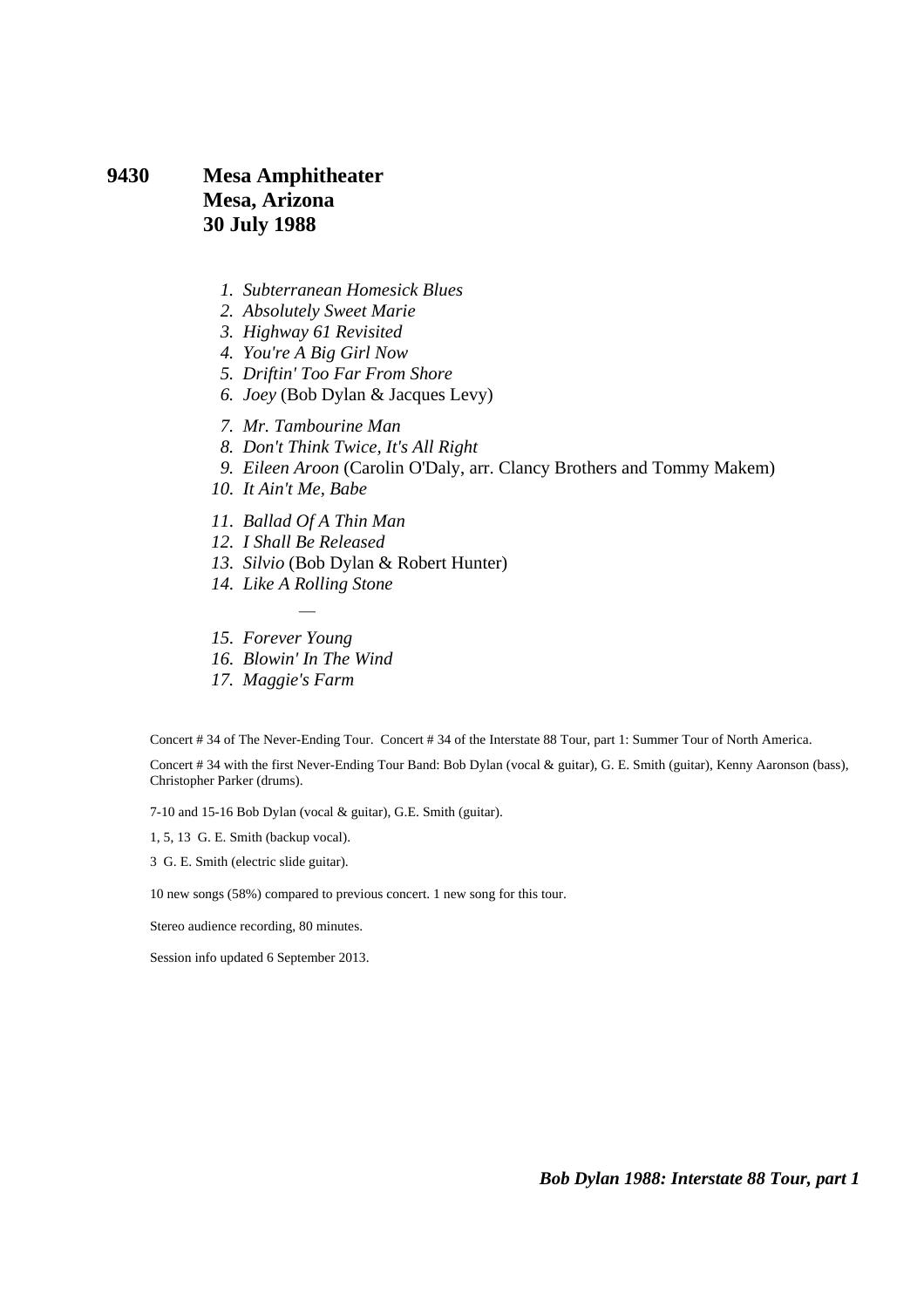# **9440 Pacific Amphitheater Costa Mesa, California 31 July 1988**

- *1. Subterranean Homesick Blues*
- *2. Absolutely Sweet Marie*
- *3. Masters Of War*
- *4. Driftin' Too Far From Shore*
- *5. Simple Twist Of Fate*
- *6. Highway 61 Revisited*
- *7. Song To Woody*
- *8. Mr. Tambourine Man*
- *9. Barbara Allen* (trad.)
- *10. Girl From The North Country*
- *11. I Shall Be Released*
- *12. Silvio* (Bob Dylan & Robert Hunter)
- *13. Like A Rolling Stone*  ÷,
- *14. The Times They Are A-Changin'*
- *15. To Ramona*
- *16. All Along The Watchtower*

Concert # 35 of The Never-Ending Tour. Concert # 35 of the Interstate 88 Tour, part 1: Summer Tour of North America. Concert # 35 with the first Never-Ending Tour Band: Bob Dylan (vocal & guitar), G. E. Smith (guitar), Kenny Aaronson (bass), Christopher Parker (drums).

7-10 and 14-15 Bob Dylan (vocal & guitar), G.E. Smith (guitar).

1, 4, 12 G. E. Smith (backup vocal).

6 G. E. Smith (electric slide guitar).

8 new songs (50%) compared to previous concert. No new songs for this tour.

Stereo audience recording, 80 minutes.

Session info updated 15 October 1993.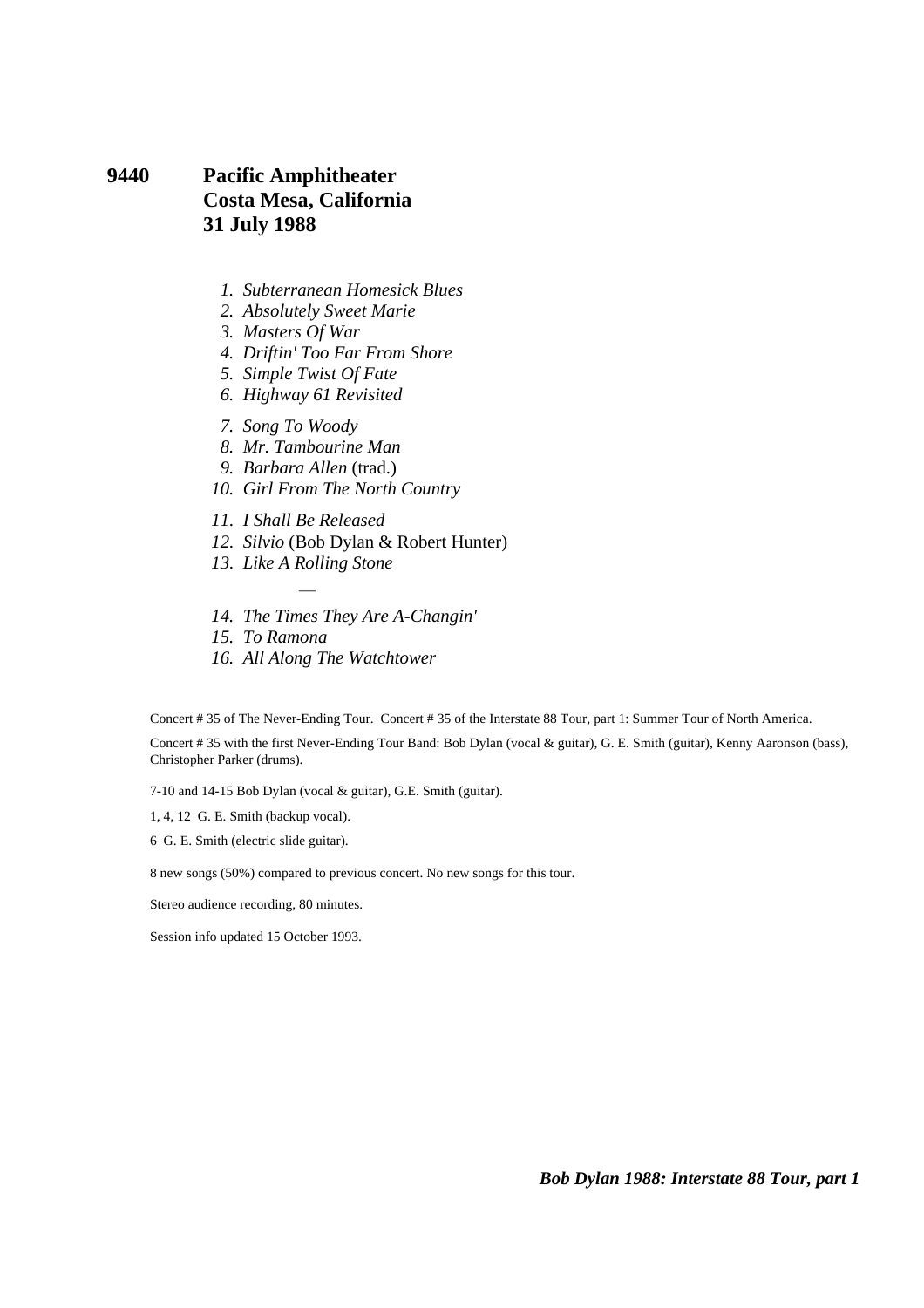**9450 Greek Theatre Hollywood Los Angeles, California 2 August 1988** 

- *1. Subterranean Homesick Blues*
- *2. I'll Remember You*
- *3. Tangled Up In Blue*
- *4. You're A Big Girl Now*
- *5. Highway 61 Revisited*
- *6. Stuck Inside Of Mobile With The Memphis Blues Again*
- *7. Don't Think Twice, It's All Right*
- *8. A Hard Rain's A-Gonna Fall*
- *9. Trail Of The Buffalo* (trad. arr. Woody Guthrie)
- *10. Boots Of Spanish Leather*
- *11. Silvio* (Bob Dylan & Robert Hunter)
- *12. Every Grain Of Sand*
- *13. Like A Rolling Stone*  ÷,
- *14. She Belongs To Me*
- *15. Maggie's Farm*

Concert # 36 of The Never-Ending Tour. Concert # 36 of the Interstate 88 Tour, part 1: Summer Tour of North America.

Concert # 36 with the first Never-Ending Tour Band: Bob Dylan (vocal & guitar), G. E. Smith (guitar), Kenny Aaronson (bass), Christopher Parker (drums).

7-10 and 14 Bob Dylan (vocal & guitar), G.E. Smith (guitar).

1, 11 G. E. Smith (backup vocal).

5 G. E. Smith (electric slide guitar).

*Note.* First of three 1988 performances of *She Belongs To Me*.

#### *BobTalk*

*Is anybody out there? Is anybody alive out there? Is anybody alive at all?* (laughs) *If you're alive come down front!* (before Silvio).

11 new songs (73%) compared to previous concert. 1 new song for this tour.

Stereo audience recording, 85 minutes.

Session info updated 15 October 1993.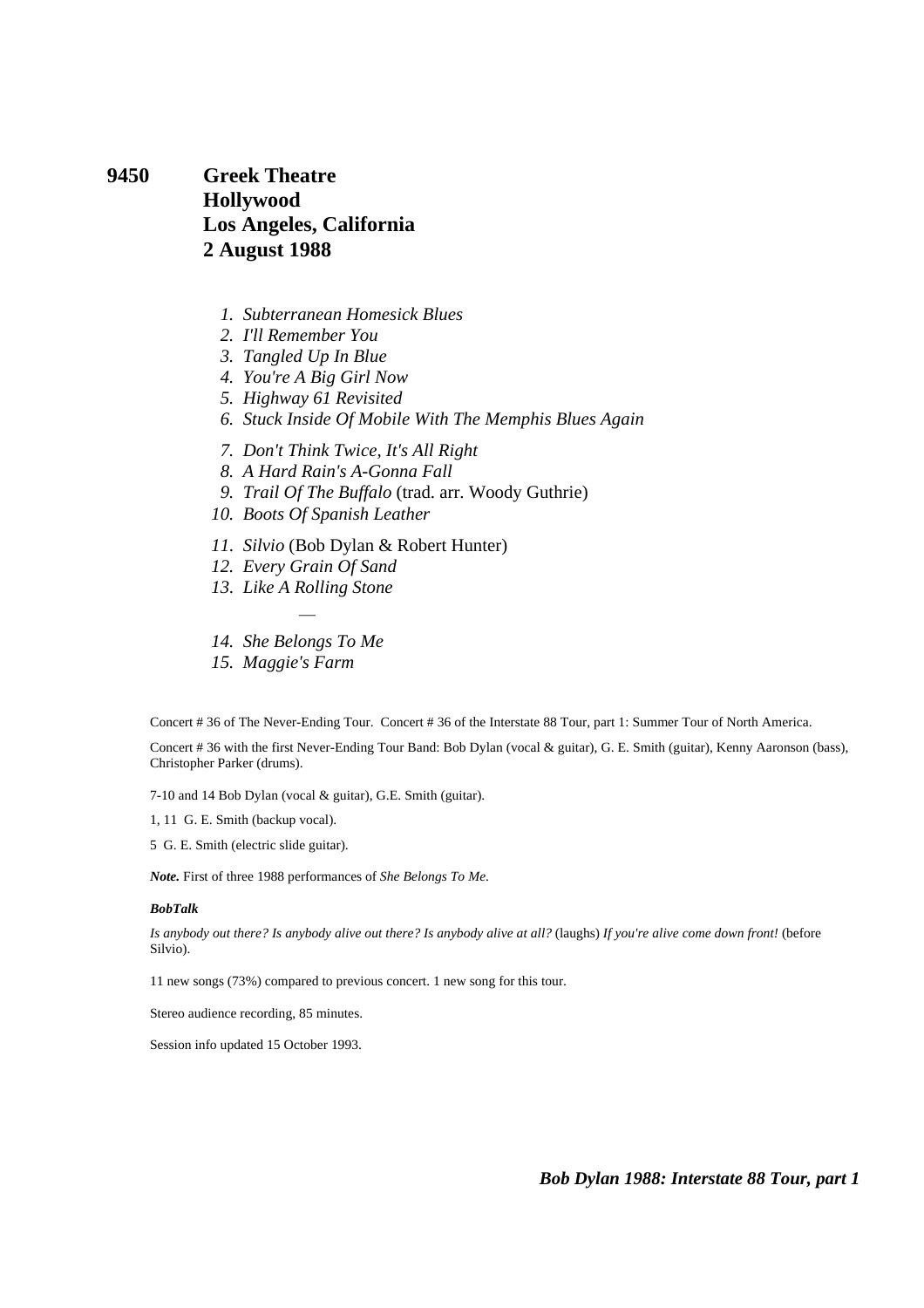**9460 Greek Theatre Hollywood Los Angeles, California 3 August 1988** 

- *1. Subterranean Homesick Blues*
- *2. Just Like A Woman*
- *3. Highway 61 Revisited*
- *4. Seeing The Real You At Last*
- *5. Gates Of Eden*
- *6. Ballad Of A Thin Man*
- *7. Mr. Tambourine Man*
- *8. Eileen Aroon* (Carolin O'Daly, arr. Clancy Brothers and Tommy Makem)
- *9. Love Minus Zero/No Limit*
- *10. The Lonesome Death Of Hattie Carroll*
- *11. Silvio* (Bob Dylan & Robert Hunter)
- *12. In The Garden*
- *13. Like A Rolling Stone*  ÷,
- *14. It Ain't Me, Babe*
- *15. I'm In The Mood For Love* (Dorothy Fields/Jimmy McHugh)
- *16. All Along The Watchtower*

Concert # 37 of The Never-Ending Tour. Concert # 37 of the Interstate 88 Tour, part 1: Summer Tour of North America.

Concert # 37 with the first Never-Ending Tour Band: Bob Dylan (vocal & guitar), G. E. Smith (guitar), Kenny Aaronson (bass), Christopher Parker (drums).

7-10 and 14-15 Bob Dylan (vocal & guitar), G.E. Smith (guitar).

1, 11 G. E. Smith (backup vocal).

3 G. E. Smith (electric slide guitar).

*Note.* Last electric version of *Gates Of Eden* during Never-Ending Tour (as of rev. date).

#### *Bob Talk*

*Thank you.* (after Highway 61 Revisited).

12 new songs (75%) compared to previous concert. 1 new song for this tour.

Stereo audience recording, 80 minutes.

Session info updated 6 September 2013.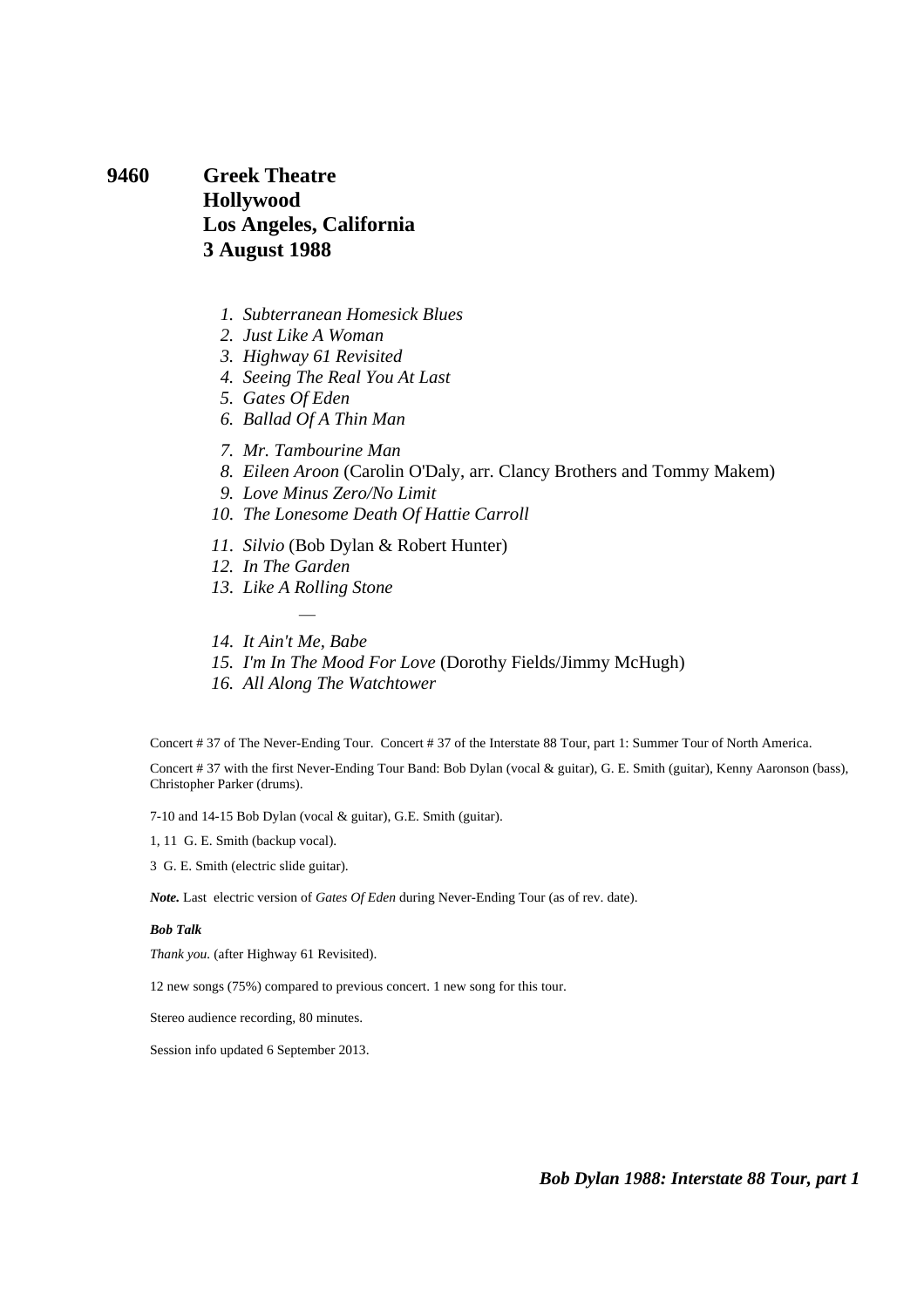**9470 Greek Theatre Hollywood Los Angeles, California 4 August 1988** 

- *1. Subterranean Homesick Blues*
- *2. Hallelujah* (Leonard Cohen)
- *3. Masters Of War*
- *4. Driftin' Too Far From Shore*
- *5. You're A Big Girl Now*
- *6. Highway 61 Revisited*
- *7. It's Alright, Ma (I'm Only Bleeding)*
- *8. Lakes Of Pontchartrain* (trad.)
- *9. It Ain't Me, Babe*
- *10. I'm Glad I Got To See You Once Again* (Hank Snow)
- *11. Mr. Tambourine Man*
- *12. Silvio* (Bob Dylan & Robert Hunter)
- *13. In The Garden*
- *14. Like A Rolling Stone*
- ÷,  *15. Barbara Allen* (trad.)
- *16. Blowin' In The Wind*
- *17. Knockin' On Heaven's Door*

Concert # 38 of The Never-Ending Tour. Concert # 38 of the Interstate 88 Tour, part 1: Summer Tour of North America.

Concert # 38 with the first Never-Ending Tour Band: Bob Dylan (vocal & guitar), G. E. Smith (guitar), Kenny Aaronson (bass), Christopher Parker (drums).

7-11 and 15-16 Bob Dylan (vocal & guitar), G.E. Smith (guitar).

1, 4, 12 G. E. Smith (backup vocal).

6 G. E. Smith (electric slide guitar).

17 Mike Peters (shared vocals), Dave Sharp (guitar) and Eddie McDonald & Nigel Twist (backing vocals).

#### *Notes.*

Second and last performance of *Hallelujah* (as of rev. date).

Only known performance of *I'm Glad I Got To See You Once Again* (as of rev. date).

First Never-Ending Tour version of *Knockin' On Heaven's Door*.

#### *BobTalk*

*Thank you.* (after You're A Big Girl Now).

10 new songs (58%) compared to previous concert. 2 new songs for this tour.

Stereo audience recording, 85 minutes.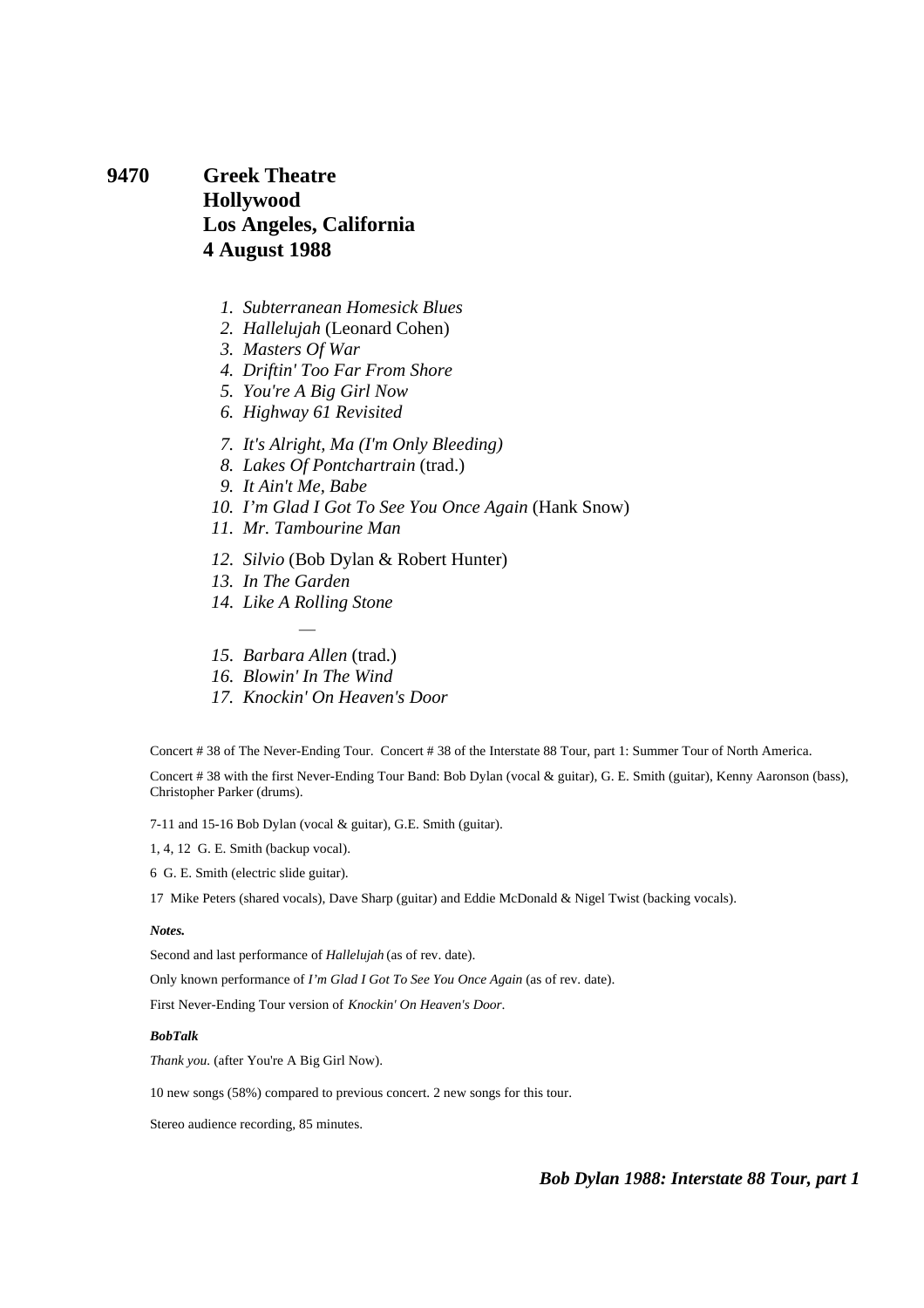Session info updated 5 February 2001.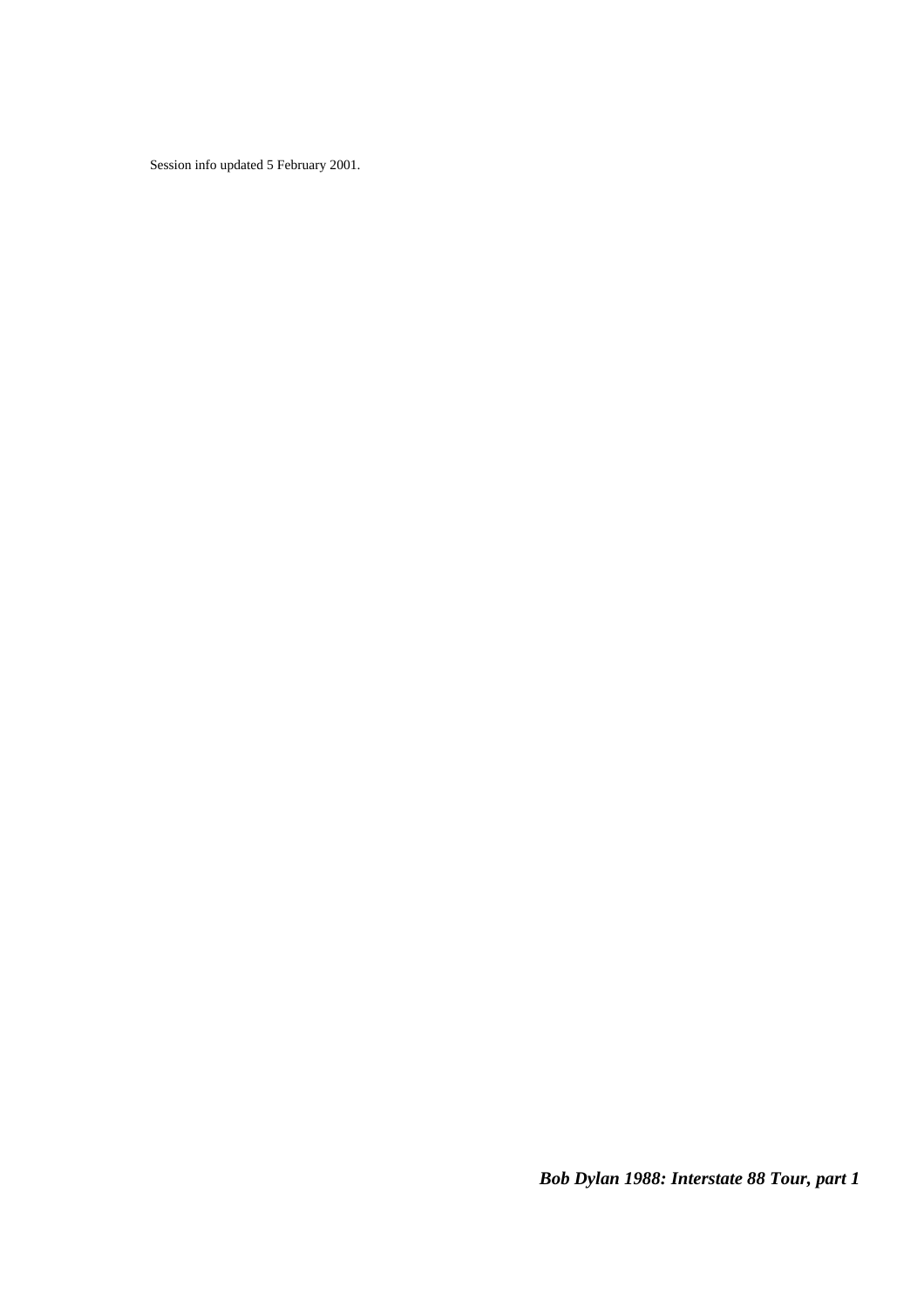**9480 Sammis Pavilion Batiquitos Lagoon Carlsbad, California 6 August 1988** 

- *1. Subterranean Homesick Blues*
- *2. Absolutely Sweet Marie*
- *3. Masters Of War*
- *4. Shelter From The Storm*
- *5. I'll Be Your Baby Tonight*
- *6. Highway 61 Revisited*
- *7. Don't Think Twice, It's All Right*
- *8. Knockin' On Heaven's Door*
- *9. Trail Of The Buffalo* (trad. arr. Woody Guthrie)
- *10. Girl From The North Country*
- *11. I Shall Be Released*
- *12. Silvio* (Bob Dylan & Robert Hunter)
- *13. Like A Rolling Stone*  ÷,
- *14. We Three (My Echo, My Shadow And Me)* (Robertson/Cogane/Myalls)
- *15. Blowin' In The Wind*
- *16. Maggie's Farm*

Concert # 39 of The Never-Ending Tour. Concert # 39 of the Interstate 88 Tour, part 1: Summer Tour of North America.

Concert # 39 with the first Never-Ending Tour Band: Bob Dylan (vocal & guitar), G. E. Smith (guitar), Kenny Aaronson (bass), Christopher Parker (drums).

7-10 and 14-15 Bob Dylan (vocal & guitar), G.E. Smith (guitar).

1, 12 G. E. Smith (backup vocal).

6 G. E. Smith (electric slide guitar).

#### *Notes.*

First acoustic version of *Knockin' On Heaven's Door* during Never-Ending Tour.

Only Never-Ending Tour performance of *We Three (My Echo, My Shadow And Me)* (as of rev. date).

#### *BobTalk*

*Thank you.* (after Masters Of War).

10 new songs (62%) compared to previous concert. 2 new songs for this tour.

Stereo audience recording, 80 minutes.

Session info updated 15 October 1993.